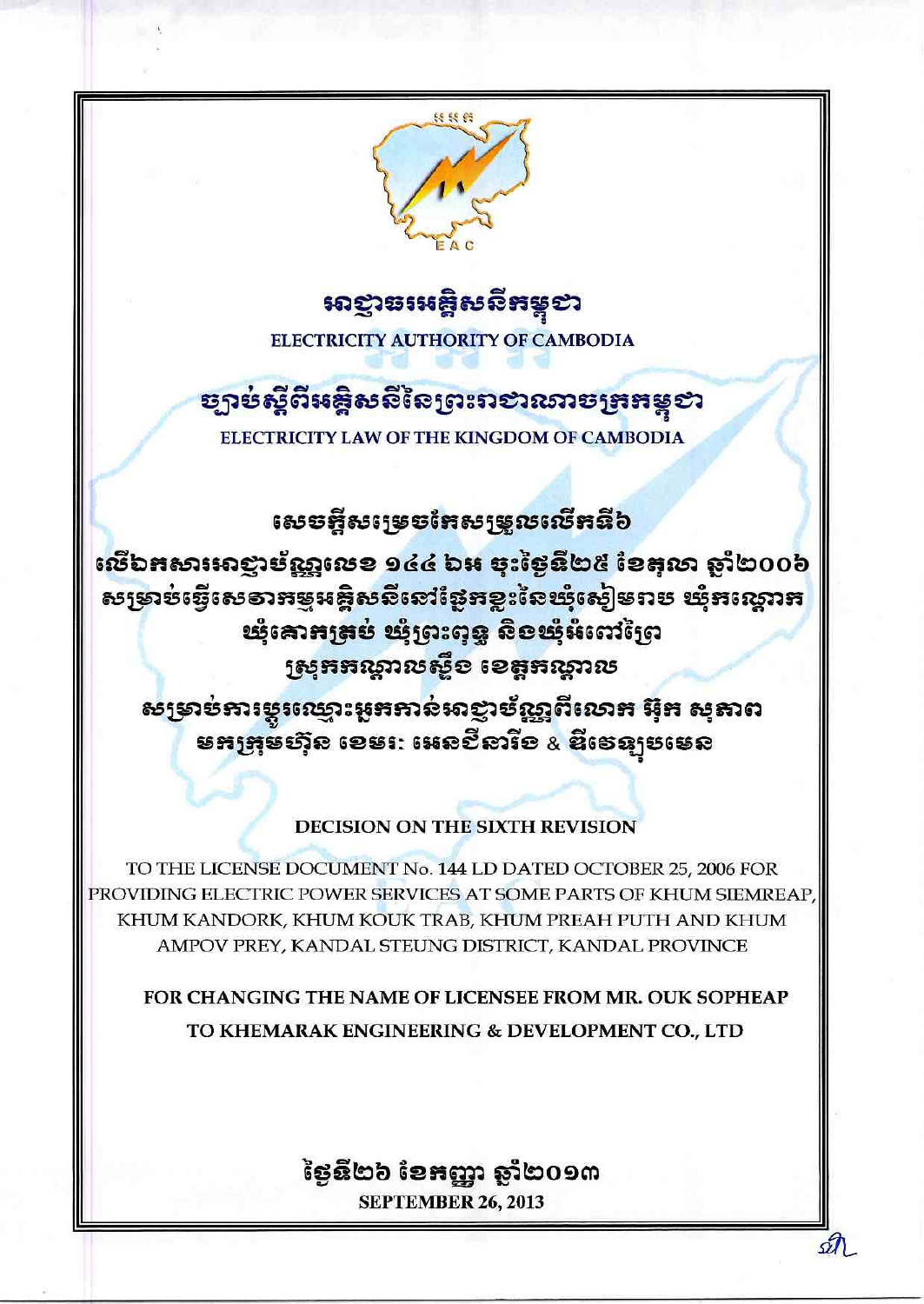អាជ្ញាធរអគ្គិសនីកម្ពុជា

144LD-ក្រុមហ៊ុន ខេរៈ អេនជឺនារីង & ឌីវេទ្យបមេន, កែសម្រួលលើកទី៦, ប្តូរឈ្មោះអ្នកកាន់អាជ្ញាប័ណ្ណ



<u>ព្រះពសារច្បងអន្</u>ទស **KINGDOM OF CAMBODIA** សាតិ សាសនា ព្រះមហាអុត្រេ **NATION RELIGION KING** 

contract to contract

សេដ្ឋាធរអគ្គិសនីអន្តថា ELECTRICITY AUTHORITY OF CAMBODIA

**លេខ ៖**  $916$   $61$  $-9<sub>m,HHH</sub>$ 

# <u>នេះទន្ទឹសស្ទេទអែស្សម្លូលលើអនី៦</u> សើឯអសារអាឡាម័ណ្ណលេខ ១៤៤ ឯអ ចុះថ្ងៃនី២៥ ខែតុលា ឆ្នាំ២០០៦

# **DECISION ON THE SIXTH REVISION**

OF THE LICENSE DOCUMENT No. 144 LD DATED OCTOBER 25, 2006

# សន្មានអេឌ្គិសនីតម្កូខា

# ELECTRICITY AUTHORITY OF CAMBODIA

-អនុវត្តតាមមាត្រា ៧ និង ៣៥ របស់ច្បាប់ស្តីពីអគ្គិសនីនៃព្រះរាជាណាចក្រកម្ពុជា ដែលប្រកាសឲ្យប្រើដោយព្រះរាជ

ក្រមលេខ នស/រកម/ ០២០១/០៣ ចុះថ្ងៃទី០២ ខែកុម្ភៈ ឆ្នាំ២០០១

- In exercise of the powers conferred by Article 7 and 35 of the Electricity Law promulgated by the Royal Decree No.NS/RKM/0201/03, dated February 02, 2001
- -យោងឯកសារអាជ្ញាប័ណ្ណលេខ ១៤៤ ឯអ ដែលអាជ្ញាធរអគ្គិសនីកម្ពុជាចេញឲ្យលោក អ៊ុក សុភាព នៅថ្ងៃទី២៥ ខែ តុលា ឆ្នាំ២០០៦
- In accordance with License Document No. 144 LD issued by Electricity Authority of Cambodia to Mr. Ouk Sopheap on October 25, 2006.
- -យោងលិខិតស្នើសុំប្តូរឈ្មោះរបស់លោក អ៊ុក សុភាព ចុះថ្ងៃទី០៧ ខែមីនា ឆ្នាំ២០១២
- In accordance with the requested letter for changing the name of Mr. Ouk Sopheap dated March 07, 2012.
- -យោងតាមការពិគ្រោះយោបល់ជាមួយអ្នកពាក់ព័ន្ធ និងសាធារណៈជន ដែលបានធ្វើបាប់ពីថ្ងៃទី៣០ ខែកក្កដា ឆ្នាំ ២០១៣ ដល់ថ្ងៃទី៣០ ខែសីហា ឆ្នាំ២០១៣
- In accordance with the consultation with concerned parties and public, made from July 30, 2013 to August 30, 2013.
- -យោងតាមការអនុម័តរបស់សម័យប្រជុំ **អាខ្ញារឆរអ<del>ន្</del>ទិសសី<del>អ</del>ន្ត្***ខា* **លើកទី ២៤៩ ចុះថ្ងៃទី២៦ ខែកញ្ញា ឆ្នាំ២០១៣**
- In accordance with the decision of Electricity Authority of Cambodia's Session No. 249 dated September 26, 2013.

អាជ្ញាប័ណ្ណបែកចាយ

2013 str.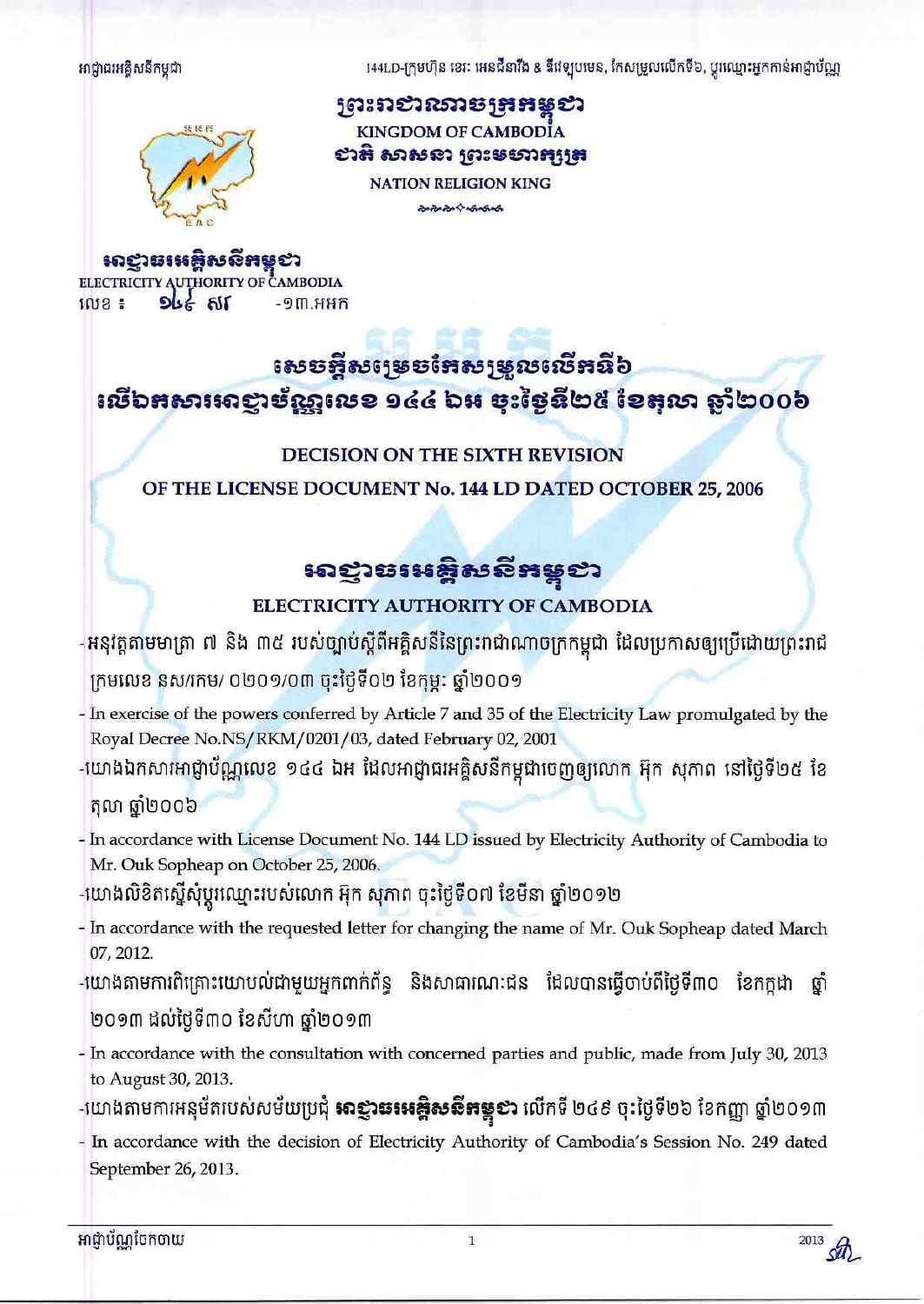### អាជ្ញាធរអគ្គិសនីកម្ពុជា

144LD-ក្រុមហ៊ុន ខេវៈ អេនជីនារីង & ឌីវេទ្យបមេន, កែសម្រួលលើកទី៦, ប្តូរឈ្មោះអ្នកកាន់អាជ្ញាប័ណ្ណ

# 8565SS S **DECIDES**

#### 5559759

កែសម្រួលឯកសារអាជ្ញាប័ណ្ណលេខ ១៤៤ ឯអ ចុះថ្ងៃទី២៥ ខែតុលា ឆ្នាំ ២០០៦ ដើម្បីប្ដូរឈ្មោះពីលោក អ៊ុក សុភាព ទៅជាក្រុមហ៊ុន ខេមរៈ អេនជីនារីង & នីវេឡុបមេន (បន្ទាប់ពីនេះហៅថា "**អូគគោន់អាខ្មាប់ខ្ញួ**ន្ទា") មានទីស្នាក់ការ នៅផ្ទះលេខ ២៤អា ផ្លូវលេខ ២៣៤ សង្កាត់ផ្សារដើមគរ ខណ្ឌទួលគោក រាជធានី ភ្នំពេញ ចុះបញ្ជីពាណិជ្ជកម្មលេខ Co.២៥៣៣KH/2011 នៅថ្ងៃទី២០ ខែតុលា ឆ្នាំ២០១១ ស្ថិតក្រោមបទបញ្ញត្តិនៃច្បាប់ស្តីពីវិធានពាណិជ្ជកម្ម និងបញ្ចីពាណិជ្ជ កម្ម ច្បាប់ស្តីពីសហគ្រាសពាណិជ្ជកម្ម ក្រមរដ្ឋប្បវេណី និងក្រមព្រហ្មទណ្ឌ ដែល មានជាធរមាននៃព្រះរាជាណាចក្រកម្ពុជា ដើម្បីផ្តល់សិទ្ធិឲ្យអ្នកកាន់អាជ្ញាប័ណ្ណ គ្រប់គ្រងលើសេវាកម្មចែកចាយអគ្គិសនីតាមខ្លឹមសារឯកសារអាជ្ញាប័ណ្ណលេខ ១៤៤ ឯអ ។

## **5557350**

បន្ថែមឧបសម្ព័ន្ធទី៤ "ម្ចាស់កម្មសិទ្ធិនៃអ្នកកាន់អាជ្ញាប័ណ្ណ" លើឯកសារអាជ្ញា ប័ណ្ណលេខ ១៤៤ ឯអ ។

## **55553507**

ខ្លឹមសារនិងល័ក្ខខ័ណ្ឌដទៃទៀតនៃឯកសារអាជ្ញាប័ណ្ណលេខ ១៤៤ ឯអ ត្រូវស្វិត នៅជាធរមានដដែល ។

## $55536$

សេចក្តីសម្រេចនេះ ត្រូវចាត់ទុកជាផ្នែកមួយនៃឯកសារអាជ្ញាប័ណ្ណ លេខ ១៤៤ ឯអ ។

## **jssma&**

សេចក្តីសម្រេចនេះ ត្រូវចូលជាធរមាន ចាប់ពីថ្ងៃចុះហត្ថលេខាតទៅ ។

## **jumid**

អ្នកកាន់អាជ្ញាប័ណ្ណ ត្រូវផ្ញើសេចក្តីសម្រេចនេះ ទៅតម្កល់ទុកបន្ថែមនៅតាមទី កន្លែងដែលឯកសារអាជ្ញាប័ណ្ណលេខ ១៤៤ ឯអ បានតម្កល់ទុក ពីមុនដើម្បីឲ្យ ឯកសារអាជ្ញាប័ណ្ណលេខ ១៤៤ ឯអ ដែលតម្កល់មានការកែសម្រួលជាថ្មីស្របតាម សេចក្តីសម្រេចនេះ ។

To revise the license document No. 144 LD on October 25, 2006 which was issued to Mr. Ouk Sopheap is now issued to Khemarak Engineering & Development Co., Ltd. (herein after referred to as "Licensee") located at #24A, St. 234 Sangkat Phsar Deumkor, Khan Tuol Kok, Phnom Penh, in conformity with the Commercial Registration in the Kingdom of Cambodia No. Co.2533 KH/2011 dated October 20, 2011, under the regulations of commercial rules and register law, commercial enterprises law, civil code and penal code of the Kingdom of Cambodia to provide the right to licensee to distribute electricity defined in license document No. 144 LD.

#### Article 2

Article 1

To add schedule 4 "Ownership of licensee "on the license document No. 144 LD.

#### Article 3

The other contents and conditions of the license document No. 144 LD shall remain in force.

#### Article 4

This decision shall be considered as a part of the license documents No. 144 LD.

#### **Article 5**

The decision shall come into force from the date of signing.

### Article 6

The licensee shall send this decision to deposit additionally at the places, where the license document No. 144 LD has been deposited in order that the deposited license document No. 144 LD is in conformity with this decision.

ភ្នំពេញ, ថ្ងៃទី២៦ ខែកញ្ញា ឆ្នាំ២០១៣ Phnom Penh, September 26, 2013

<del>jemru</del>cisinênêhyei <sup>kel</sup> ECTRICITY AUTHORITY OF CAMBODIA **CHAIRMAT** 

អាជ្ញាប័ណ្ណបែកចាយ

 $2013$   $54$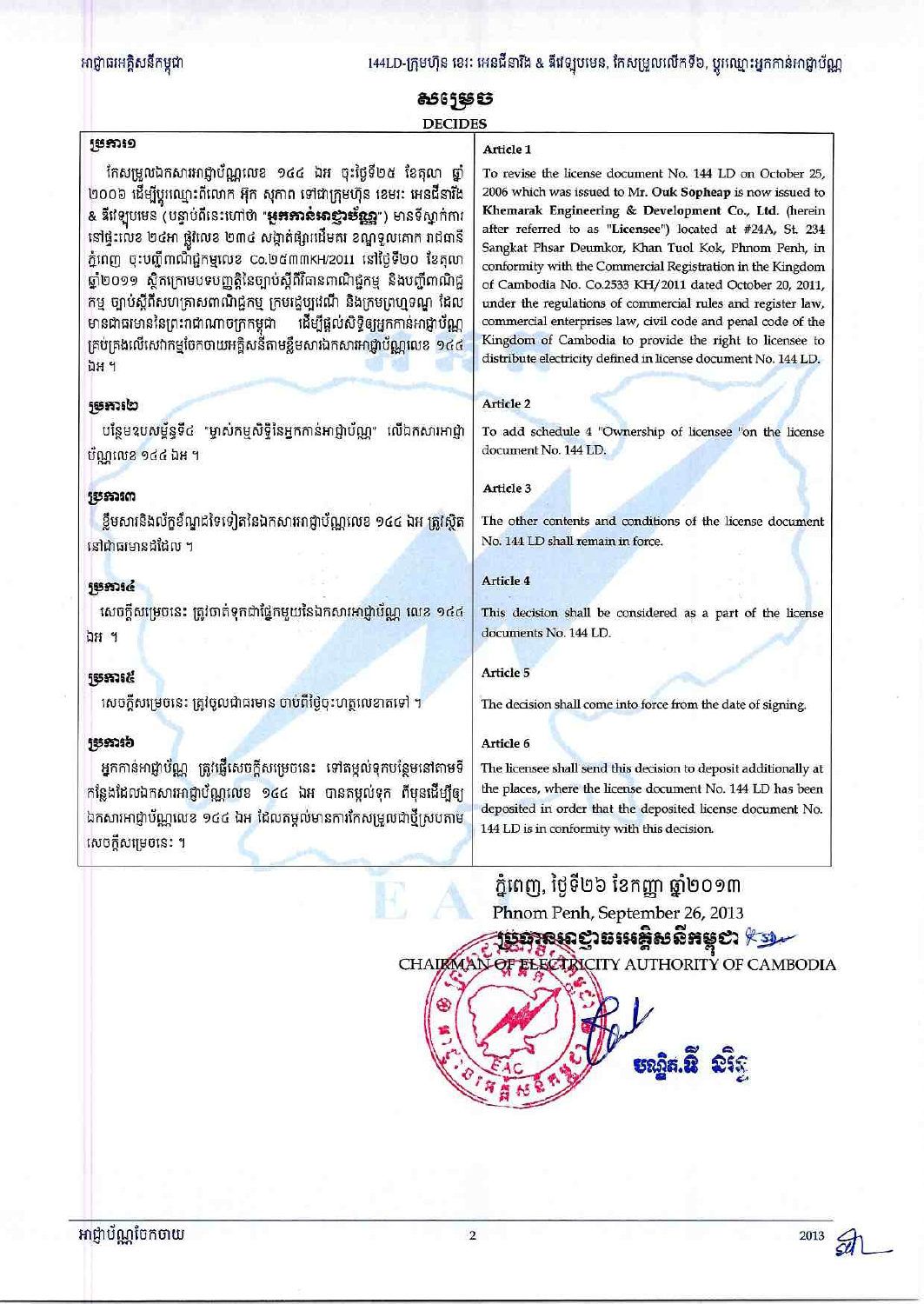144LD-ក្រុមហ៊ុន ខេរៈ អេនជីនារីង & ឌីវេឡុបមេន, កែសម្រួលលើកទី៦, ប្តូរឈ្មោះអ្នកកាន់អាជ្ញាប័ណ្ណ

# ឧមសម្ព័ន្ធដ៏ ៤ ម្ចាស់អម្មសិន្ធិនៃអូអអាន់អាជ្ញាម័ណ្ណ

# **SCHEDULE 4**

## **OWNERSHIP OF LICENSEE**

 $\mathbf{I}$ 

| 9. | ក្រុមហ៊ុន ខេមរៈ អេនជីនារីង & ឌីវេឡបមេន គឺជាសហគ្រាសឯកបុគ្គល<br>ដែលមានលោក សាយ សារ៉ុ ជាឯកកម្មសិទ្ធិករ ។                                                                                                                                                                                                                                                       | 1. Mr. Say Sarom is the single owner of the Khemarak<br>Engineering & Development Co., Ltd.                                                                                                                                                                                                           |
|----|------------------------------------------------------------------------------------------------------------------------------------------------------------------------------------------------------------------------------------------------------------------------------------------------------------------------------------------------------------|-------------------------------------------------------------------------------------------------------------------------------------------------------------------------------------------------------------------------------------------------------------------------------------------------------|
| ២- | យោងតាមមាត្រា៤៥របស់ច្បាប់ស្តីពីអគ្គិសនីនៃព្រះរាជាណាចក្រកម្ពុជាម្ចាស់<br>កម្មសិទ្ធិដែលបានចុះបញ្ជីដូចខាងលើ<br>ពុំអាចមានភាគហ៊ុន<br>បមានផល<br>ប្រយោជន៏ហិរញ្ញវត្ថុផ្ទាល់ជាមួយអ្នកកាន់អាជ្ញាប័ណ្ណផ្សេងទៀត<br>ដោយគ្មាន<br>ការអនុញ្ញាតជាលាយលក្ខណ៏ពីអាជ្ញាធរអគ្គិសនីកម្ពុជាឡើយ<br>កងករណី<br>$\mathbf{q}$<br>ជាក់លាក់ណាមួយដើម្បីជាផលប្រយោជន៏សាធារណៈអាជ្ញាធរអគ្គិសនី ។ | 2. Refer to Article 45 of the Electricity Law of the Kingdom of<br>Cambodia, the above registered owners shall not own shares<br>in or have any other direct financial interests in any other<br>licensee without written permission from EAC. EAC may<br>permit in Special cases in public interest. |
|    |                                                                                                                                                                                                                                                                                                                                                            |                                                                                                                                                                                                                                                                                                       |

 $\mathbb{F}$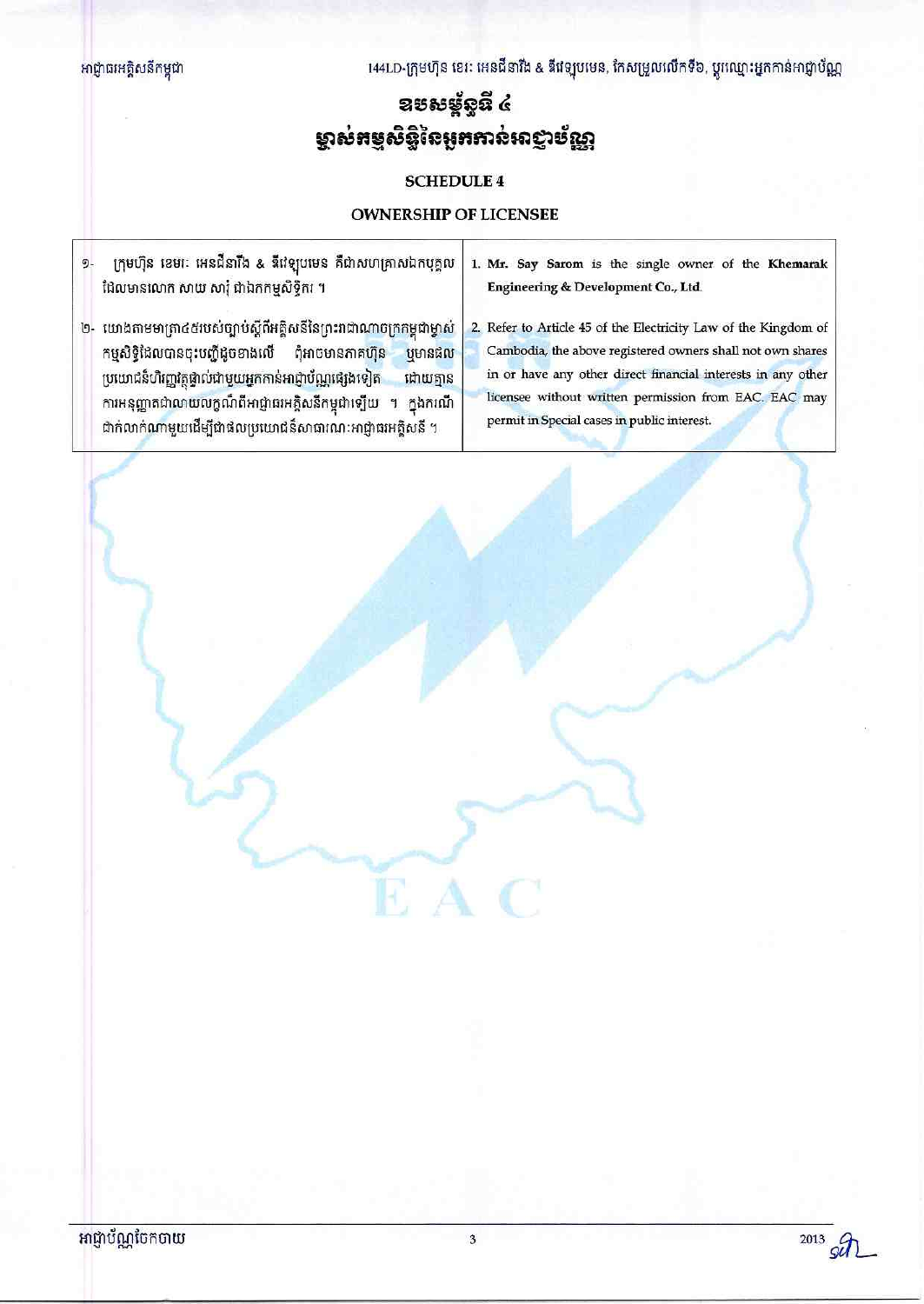

អាជាធរអភិសនីកមជា **ELECTRICITY AUTHORITY OF CAMBODIA** 

ច្បាប់ស្តីពីអត្ថិសនីនៃព្រះរាជាណាចក្រកម្ពុជា **ELECTRICITY LAW OF THE KINGDOM OF CAMBODIA** 

សេចក្តីសម្រេចកែសម្រឈអាជ្ញាប័ណ្ណលើកមី៥ លើឯកសារអាជ្ញាប័ណ្ណលេខ ១៤៤ ឯអ ចុះថ្ងៃ២៥ ខែតុលា ឆ្នាំ២೦೦៦ សម្រាប់លោក អ៊ុក សុភាព ធ្វើសេវ កេម្មអក្តិសនីនៅថ្នៃកខ្លះនៃ ឃុំស្យើមរាប ឃុំកណ្ដោក ឃុំកោកត្រប់ ឃុំព្រះពុទ្ធ និងឃុំអំពៅព្រៃ ស្រុកកណ្ដាលស្ទឹង ខេត្តកណ្ដាល សម្រាប់ការបង្កើនអាណត្តិ និងប្តូរប្រភេទអាជ្ញាប័ណ្ណ

**DECISION ON THE FIFTH REVISION** 

TO THE LICENSE DOCUMENT No. 144 LD DATED OCTOBER 25, 2006 FOR MR. OUK SOPHEAP FOR PROVIDING ELECTRIC POWER SERVICE AT SOME PART OF KHUM SIEMREAP, KHUM KANDORK, KHUM KOUK TRAB, KHUM PREAH PUTH AND KHUM AMPOV PREY, KANDAL STEUNG DISTRICT, **KANDAL PROVINCE** 

> FOR INCREASING TERM OF LICENSE AND CHANGING **LICENSE TYPE**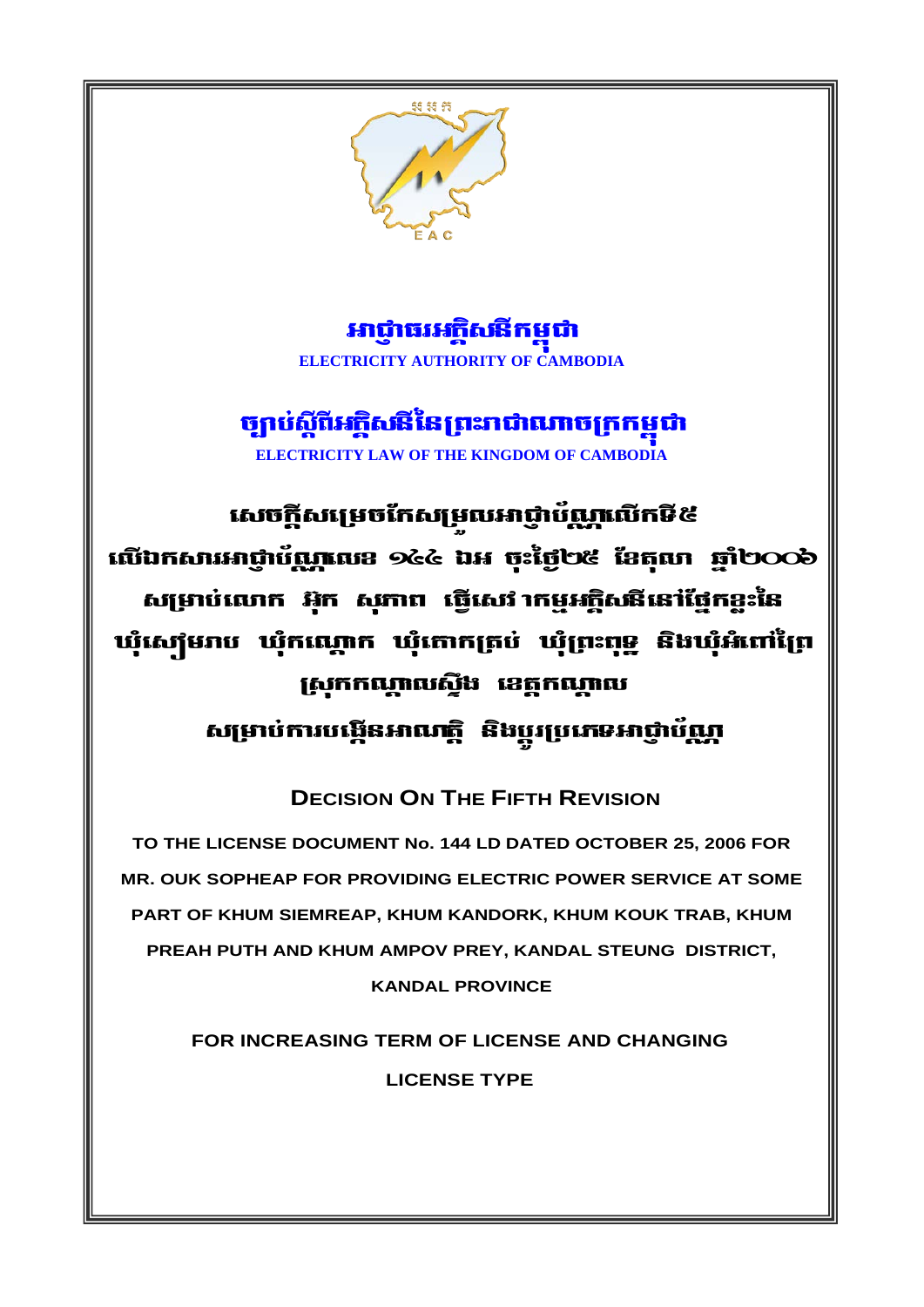

144LD-**លោក រ៉ុក សុភាព, កែសម្រួលលើកដី**៥, ប្តូរ**ីអេឡាប័ុណ្ណមមកអេឡាប័ុណ្ណចែកចាយ** 

# ថ្ងៃមី១៩ ខែមករា ឆ្នាំ២<u>0</u>99

**JANUARY 19, 2011**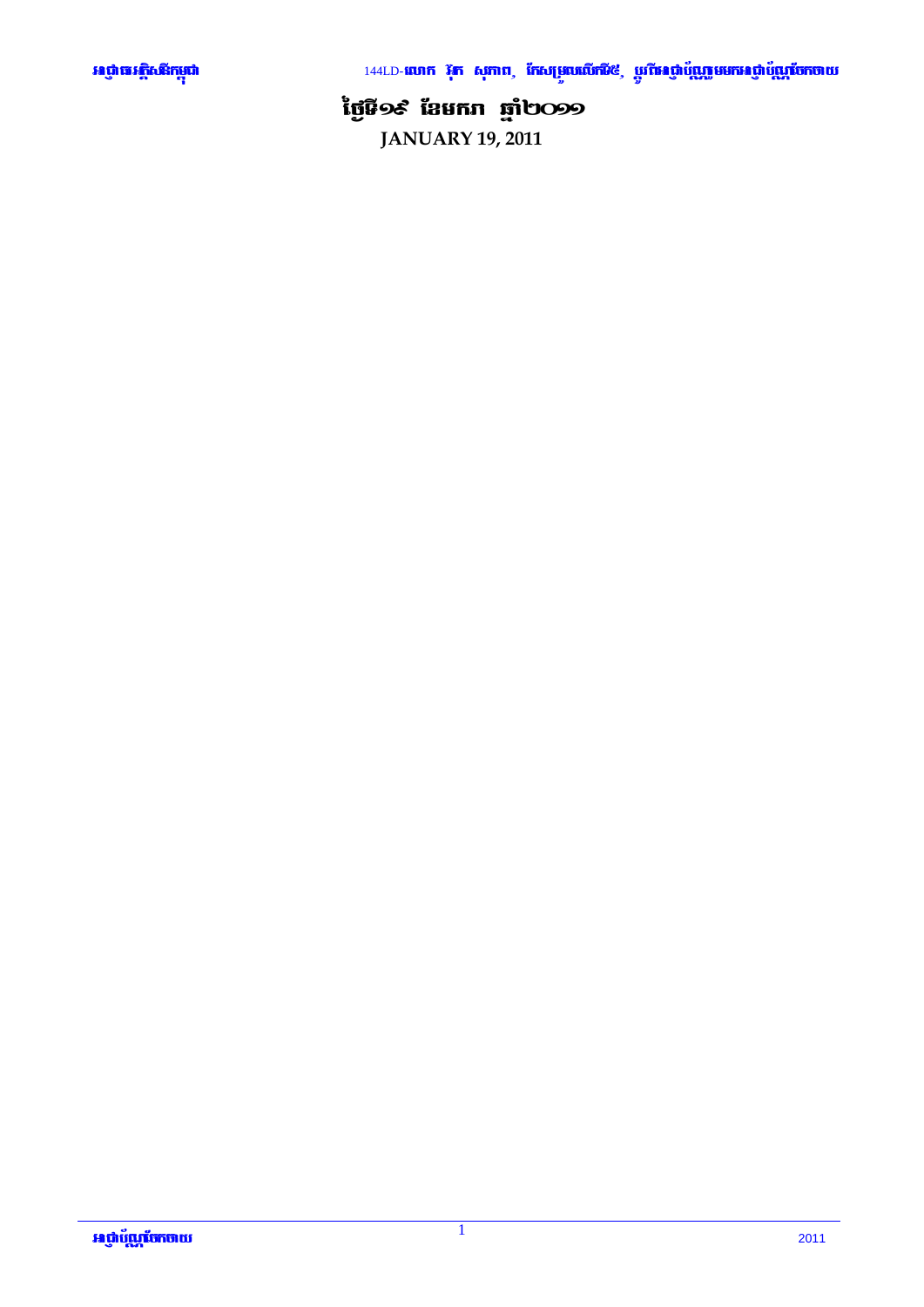

144LD-លោក រ៉ុក សុភាព, កែសម្រារលើក៉ើ៥, ប្រពីអេជ្ញាប័ណ្ណមមកអេជ្ញាប័ណ្ណចែកចាយ



ព្រះរាជាណាចក្រកមជា **KINGDOM OF CAMBODIA** ជាតិ សាសនា ព្រះមបាក្សត្រ **NATION RELIGION KING** ๛๛๛<sup>๛</sup>๛๛๛

អាជាធរអភិសនីកមជា ELECTRICITY AUTHORITY OF CAMBODIA **ing : \_99 ISK** 

# សេចក្តីសម្រេចកែសម្រលអាជ្ញាប័ណ្ណលើកទី៥ លើឯកសារអាជាប័ណលេខ ១៤៤ ឯអ ចះថៃទី២៥ ខែតលា ឆាំ២០០៦ សម្រាប់លោក អ៊ុក សុភាព

# **DECISION ON THE FITH LICENSE REVISION** OF THE CONSOLIDATED LICENSE DOCUMENT No. 144 LD OCTOBER 25, 2006

## **FOR MR. OUK SOPHEAP**

# អាជ្ញាធរអត្តិសតីកម្ពុជា

# **ELECTRICITY AUTHORITY OF CAMBODIA**

# - អនុវត្តតាមមាត្រា ៧ ២៩ និង ៣៥ របស់ច្បាប់ស្តីពីអគ្គិសនីនៃព្រះរាជាណាចក្រកម្ពុជា ដែលប្រកាសឱ្យប្រដោយព្រះរាជក្រម นนิย สัญชาสต์doo/on ซูเน้นเปียว เอกมะ ที่ไชออ

- In exercise of the powers conferred by Article 7, 29 and 35 of the Electricity Law promulgated by the Royal Decree No. NS/RKM/0201/03, dated 02/02/2001.

## -យោងរាសារអព្ភាប័ណ្ណបស់លោក រ៉ូត សុភាព លេខ ១៤៤រអ ចុះថ្មីទី២៩ ខែតុលា ឆ្នាំ២០០៦

- In accordance with License Documents of Mr. Ouk Sopheap No. 144 LD dated October 25, 2006.
- -យោងកិច្ចព្រមព្រៀលក់ ទិញស្តិ៍សនី រវាងលោក រ៉ូត សុភាព និងក្រុមហ៊ុន អិល.រ៉ឺម.ខេ ដែលបានចុះបរត្ថលេខា នៅថ្ងៃទី០៩ **i31950 micology**
- In accordance with the Power Purchase Agreement (PPA) between Mr. Ouk Soheap and L.M.K Co., Ltd signed on April 09, 2010.
- **-ឃោងបិដិតស្នើសុំកែសម្រួលអេជ្ញាប័ណ្ណរបស់លោក រ៉ូភ សុភាព ចុះថ្ងៃទី១៦ ខែកក្កដា ឆ្នាំ២០១o**
- In accordance with the requested letter for license revision of Mr. Ouk Soheap dated July 16, 2010.
- **Example occurs occurs designations announs an energy and more conservation**.

## **Bign nicoo**

- In accordance with the consultation with concerned parties and public, made from October 12, 2010 to November 15, 2010.
- -យោងតាមការអនុម័តរបស់សម័យប្រជុំរបស់ អាជ្ញាធរអគ្គិសនីកម្ពុជា លើកមី ២០០ ចុះថ្ងៃទី១៩ ខែមករា ឆ្នាំ២០១០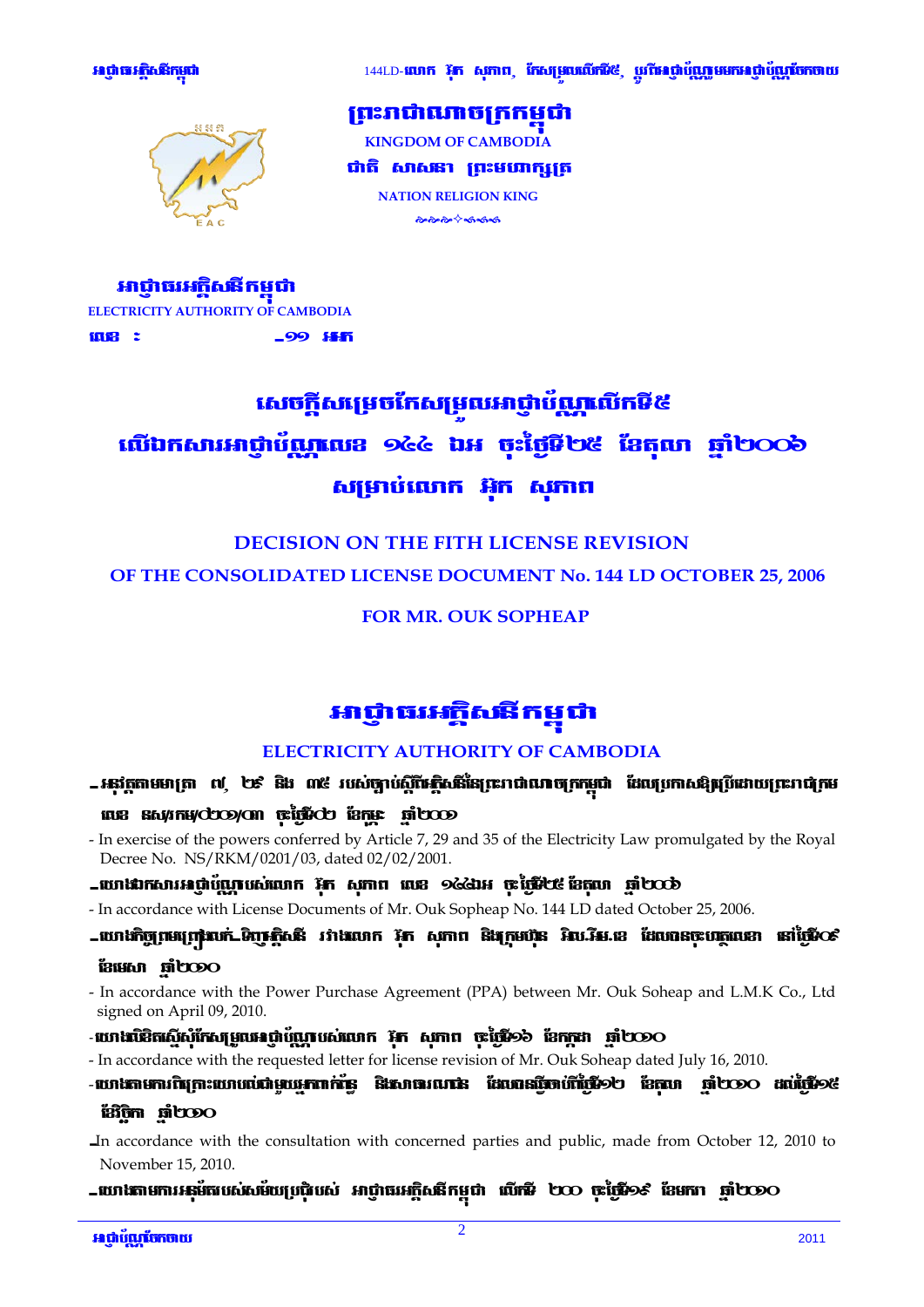- In accordance with the decision of Electricity Authority of Cambodia's Session No. 200 dated January 19, 2011.

#### សសេច

### **DECIDES**

#### **ប្រការ**១

កែសម្រាប់កេសារអព្ភំប័ណ្ណពេន ១៤៤រអ ចុះថ្មីទី៤៩ ខែតុលា ឆ្នាំ boob Enunstitute won in Amm (unifies within "unni អាជ្ញាប័ណ្ណ ) សម្រាប់ពីរសេវាកម្មចែកចាយអត្ថិសនីនៅពែកខ្ទះនៃឃុំសេស្រាប ឃុំ កណ្ដេក ឃុំភោកត្រប់ ឃុំព្រះឆ្នេ និងឃុំអំពាំព្រៃ ស្រុកកណ្ដលស្ទឹង ខេត្ត កណ្ឌល សម្រាប់ផល់សិទ្ធិន្នកកាន់អាជ្ញាប័ណ្ណ ដូចខាងក្រោមៈ

- ដោយសារអាកាន់អាជ្ញាប័ណ្ណពនសាងសង់ខ្សែបណ្តាញពី ស្របតាម m. ស្តដោបច្ចេកទេសអត្ថិសនីក្នុងព្រះរាជាណាចក្រកម្ពុជា អាជ្ញាធរអត្ថិសនី កម្ពុជាសម្រេចផ្តើនអាណត្តិអព្ភប៉ុណ្ណែរី ៥ ប៉ា ឆ្នាំ ទៅ ១៥ ដប់ប៉ា ញាំ។ អាណត្តិថ្មីបស់អណ្តំហ្ក្រែនេះ មានរយៈ ពេល១៥ ដប់ប្រំ) ថ្មាំ កិតចាប់ពីថ្ងៃទី២៩ ខែតុលា ឆ្នាំ២០០៩ និងអាចស្នើសុំផ្តោទេត្រ បូស្នើ សំភែសម្រួល លើកលែងតែត្រូវដកហូតដោយអនុលោមតាមលំក្រខំណូ នៃអាជាបំណានៈ ។
- យប្រភេទអណ្តប័ណ្ណពីអេជ្ញាប័ណ្ណរួម ដែលរួមមានអេជ្ញាប័ណ្ណពលិត 3 និងអាជាប័ណ្ណចែកចាយ មកជាអាជ្ញាប័ណ្ណចែកចាយសម្រាប់ពី សេវាកម្មចែកចាយអត្ថិសនីនៅផ្នែកខ្លះនៃប៉ុសេស្រាប ហើយោក ឃុំភោកត្រប់ ឃុំត្រះពុទ្ធ និងឃុំអំពាំព្រៃ ស្រុកកណ្ដាលស្ទឹង ខេត្ត កណ្តាល ដោយទិព្វាស្ថិសនីពីក្រុមហ៊ុន អិល.វិស.ខេ ក្នុងក្របខណ្ឌ នៃកិច្ចព្រមព្រាលក់ ទិញស្តិសនីរ វាងក្រុមហ៊ុន អិល.វិស.ខេ និង លោក រ៉ុក សុភាព ដែលបានចុះបរត្តលេខានៅថ្ងៃទីos ខែមេសា nicoo

### បេការ២

 $\mu$ ការ $\alpha$  ក $\alpha$  ក្នុងផ្នែកទី១ និងឧបសម្ព័ន្ធទី២ នៃឯកសារអាជ្ញាប័ណ្ណពេខ odde ឯអ ត្រូវបានលុបចេញពីឯកសារអេជ្ញាប័ណ្ណពេន odde ឯអ ។

## ប្រការ៣

នៃឯកសារអាជាបំណាលខ **วิชธภภพีที่ชา** ស្រីជិនស ०ढेढेाअ ដោយខ្លឹមសារ ផ្នែកទី២ កែសាមលើដូចមានភ្ជាប់មកជាមួយ ។

### ប្រការ៤

ិ្តិមសារដ**ំទេទក់នៃឯក**សារអណ្តំយ៉ូណូលេខ ១៤៤ ឯអ ត្រូវស្ថិតនៅជា បាមានដដែលៗ

### ប្រការ៥

សេចក្តីសម្តេចនេះ និងឯកសារផ្នែកទី២ កែសម្រលើ ត្រូវចាត់ទុកជាផ្នែក មួយនៃឯកសារអណ្តំហ្គែញពេន ១៤៤ ឯអ ។

#### Article 1

To revise the consolidated license document No. 144 LD dated October 25, 2006 issued to Mr. Ouk Sopheap (herein after referred to as "Licensee") in order to supply the electric power service at some part of Khum Siem Reap, Khum Kandork, Khum Kouk Trab, Khum Preah Puth and Khum Ampov Prey, Kandal Steung District, Kandal Province by giving rights to licensee to:

- As the licensee has installed new networks in accordance with a) Electric Power Technical Standards of the Kingdom of Cambodia. EAC decides to increase the term of license from 5(five) years to 15 (fifteen) years. The new term of license is 15 (fifteen) years and shall come into force from October 25, 2009 and may be renewed for further periods unless revoked earlier in accordance with the conditions of license.
- $b)$ Changing the type of license from Consolidated License consisting of Generation License and Distribution License to Distribution License for providing electric power service at some part of Khum Siem Reap, Khum Kandork, Khum Kouk Trab, Khum Preah Puth and Khum Ampov Prey, Kandal Steung District, Kandal Province by purchasing electricity from L.M.K Co., Ltd under the Power Purchase Agreement (PPA) between L.M.K Co., Ltd and Mr. Ouk Sopheap, signed on April 09, 2010.

#### Article 2

Article 1 (a) of Part I and Schedule 2 of the license documents No. 144 LD is deleted.

#### Article 3

Part II of the license document No. 144 LD is replaced by the new revised Part II attached herewith.

#### Article 4

The other contents of the license document No. 144LD shall remain in force.

#### Article 5

This decision and new revised part II shall be considered as a part of the license documents No. 144 LD.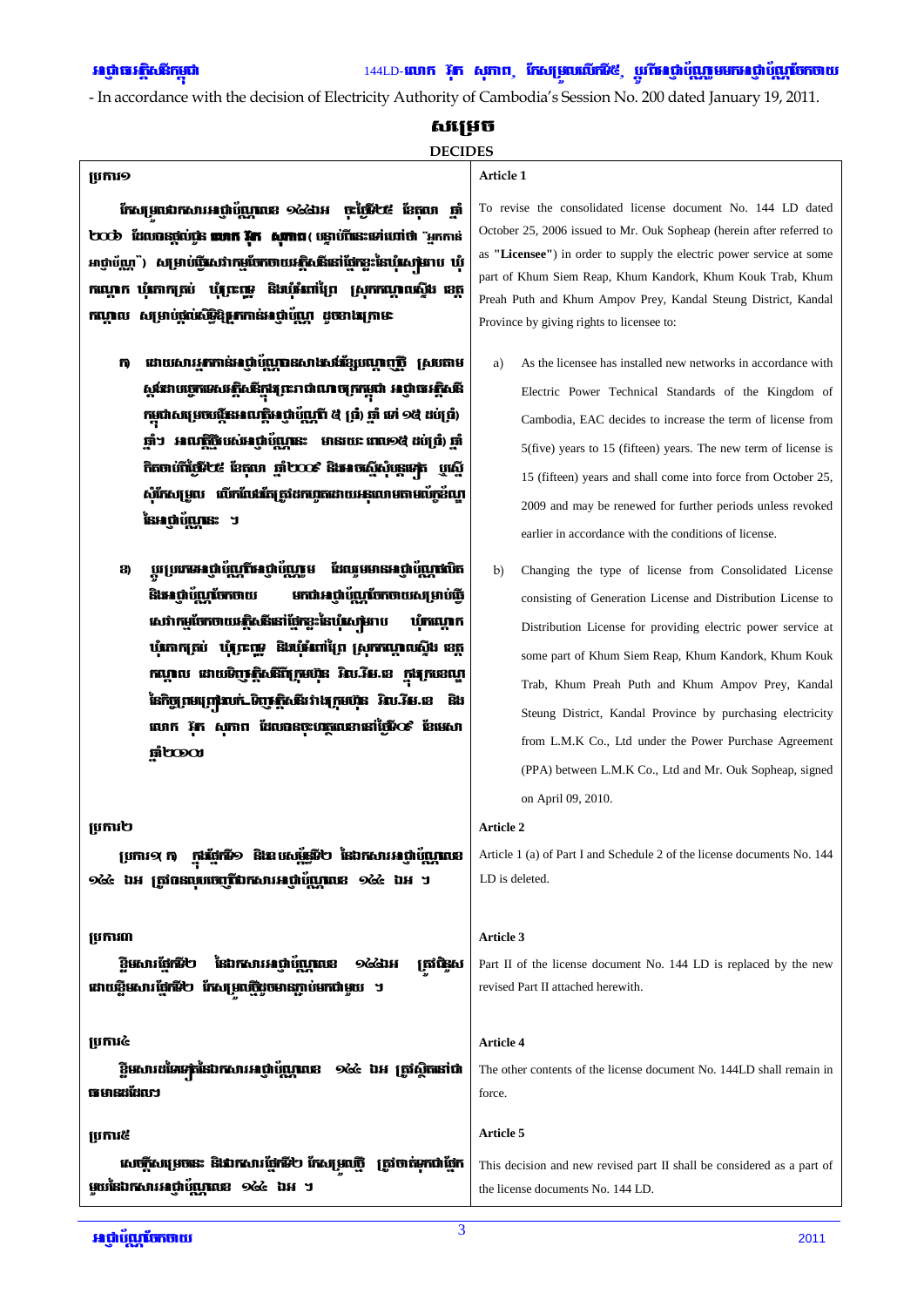| ប្រការ៦                                                              | Article6                                                              |
|----------------------------------------------------------------------|-----------------------------------------------------------------------|
| សេចក្តីសម្រេចនេះ ត្រូវចូលជាធមានចាប់ពីថ្ងៃចុះបរក្ខលេខាតទៅ ។           | The decision shall come into force from the date of signing.          |
| ប្រការល                                                              | Article 7                                                             |
| អ្នកកាន់អាថ្នាំប័ណ្ណ ត្រូវថ្មីសេចក្តីសម្រេចនេះទៅតម្កល់ទុកបន្ថែមនៅតាម | The licensee shall send this decision to deposit additionally at the  |
| วิทธิ์เส้นตกการสถิชันทณะ ๑๕๔ นิย กรณณ์อกำิเล<br><b>ដើ</b> រើខ្សែ     | places, where the license document No. 144 LD has been deposited in   |
| ឯកសារអណ្តំយួយនេះ ១៤៤ ឯអ ដែលកម្មលំមានការកែសម្រួលជាថ្មីសប              | order that the deposited license document No. 144 LD is in conformity |
| តាមសេចក្តីសម្រេចនេះ ។                                                | with this decision.                                                   |
|                                                                      |                                                                       |
|                                                                      |                                                                       |

# **กำเทบู เ้นือะ เอยกา คู่เบออ**

Phnom Penh, January 19, 2011

**ប្រធានអាថ្ញាធរអគ្គិសនីកម្ពុជា**<br>Chairman of Electricity Authority of Cambodia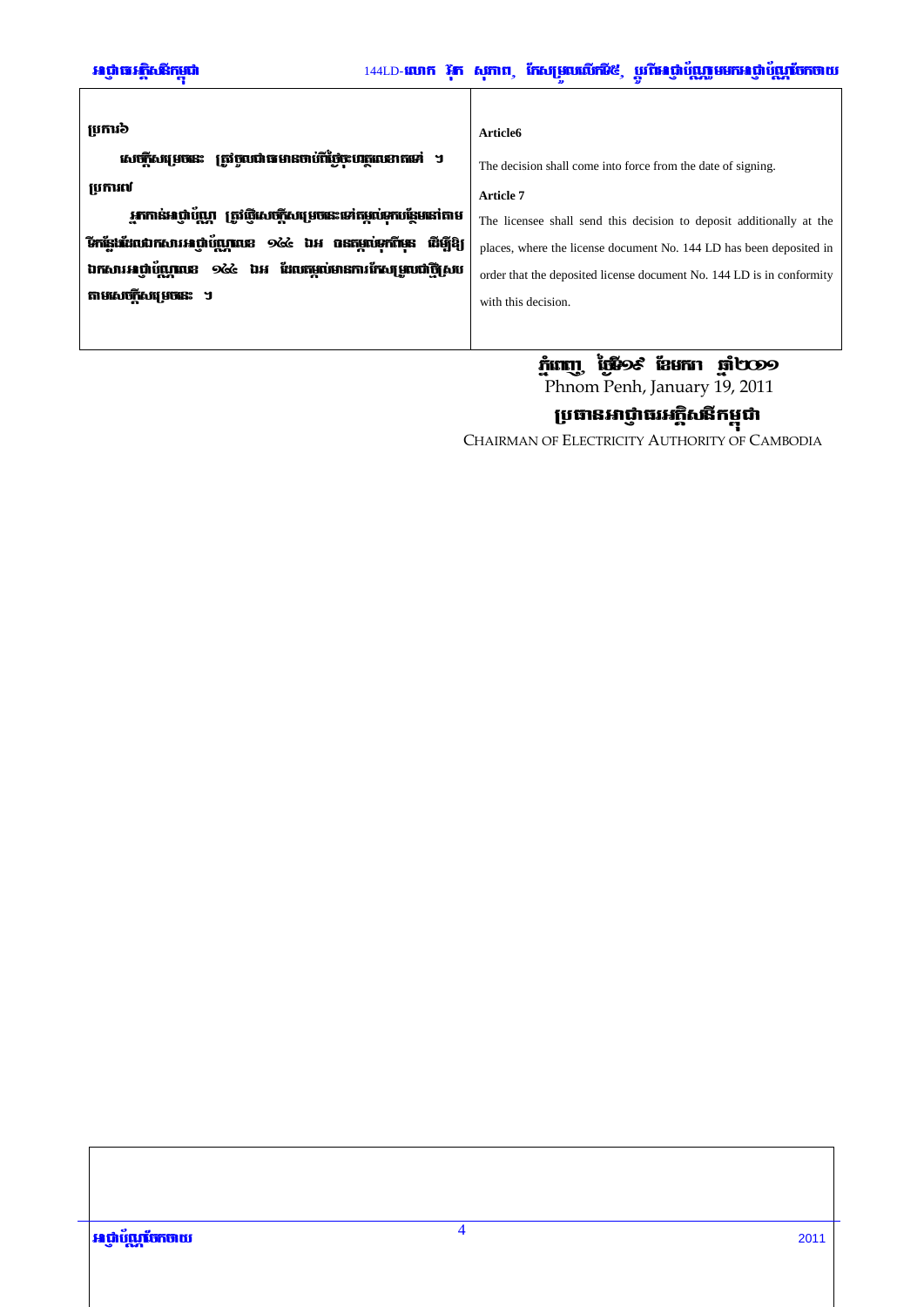

# ផ្នែកទី២

# ល័ក្ខខ័ណ្ឌបស់អាជ្ញាប័ណ្ណ

# ធ្វើការកែសម្រួលជាថ្មីក្នុងសម័យប្រជុំរបស់អាជ្ញាធរអក្តិសនីកម្ពុជា **เพิกษิ ๒๐๐ ลาเ้ชูษิวะ เ้ยยกก ฐา๒๐๑๑**

# **PART II**

# **CONDITIONS OF LICENSE**

AS AMMENDED IN SESSION OF EAC No. 200 DATED JANUARY 19, 2011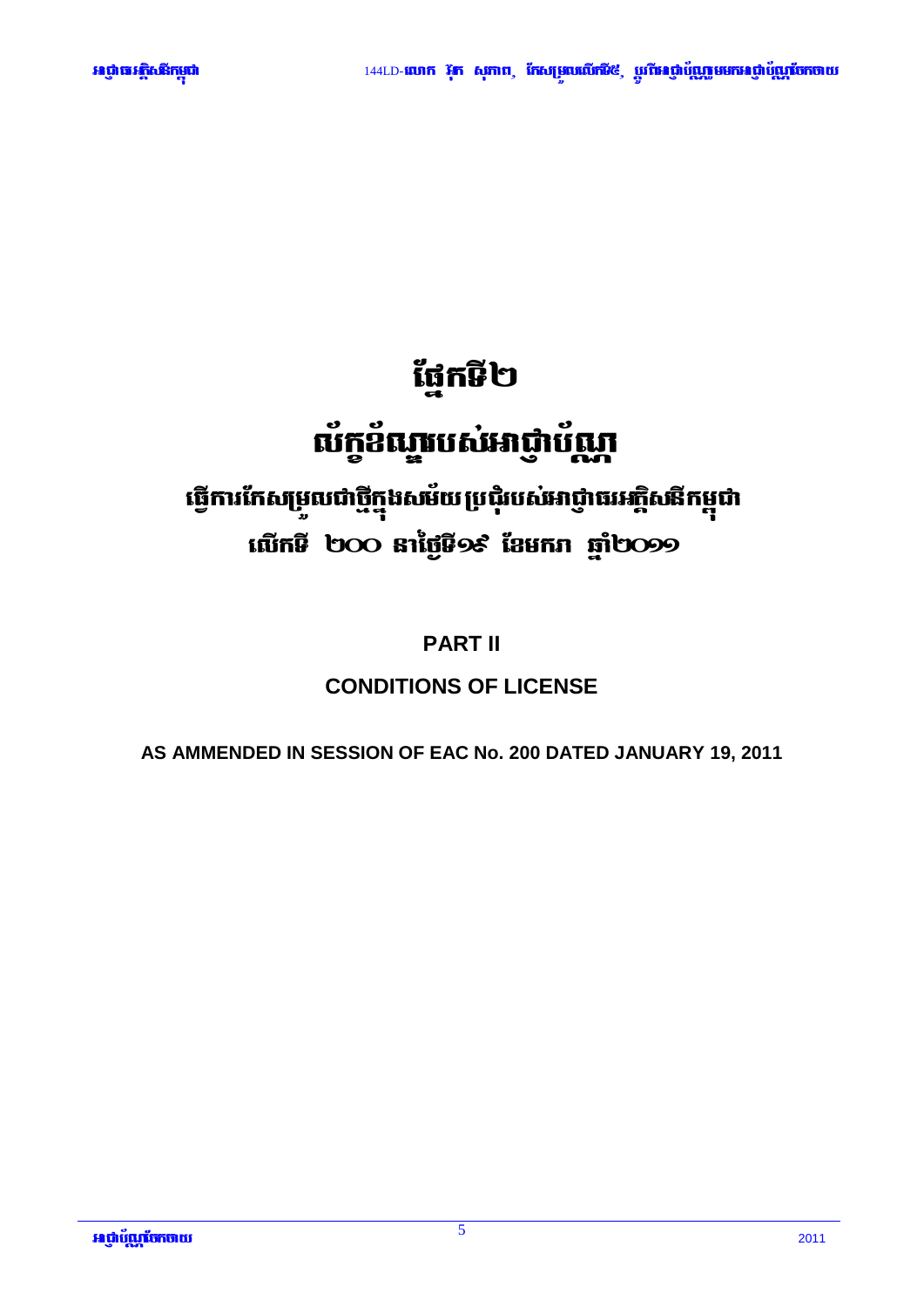

# តារាងមាតិកា

# **TABLE OF CONTENTS**

| ១_និយមន័យរបស់ពាក្យប្រើក្នុងអាជ្ញា                                     | 1-Definitions of terms used in the license                               |  |
|-----------------------------------------------------------------------|--------------------------------------------------------------------------|--|
| ២_កាតព្វកិច្ចទូទៅរបស់អ្នកកាន់អាជ្ញាប័ណ្ណ                              | 2-General Obligation of licensee                                         |  |
| <b>រី១៖</b> កាតព្រឹត្តតោរពច្បាប់ និងអនុក្រិត្យ                        | <b>Condition 1:</b> Obligation on compliance with the Law and Sub-decree |  |
|                                                                       |                                                                          |  |
| <b>វើ២</b> កាតព្វកិច្ចតោរពតាមស្តម៉ះរាបច្ចេកទេស សុវត្ថិភាព             | Condition 2: Obligation on compliance with technical standard, safety    |  |
| និងវិវិស្វាន                                                          | and environment                                                          |  |
| កាតព្រិច្ចការពតាមរេមវេញ ប្<br>សេចក្តីសង្រេចរបស់<br>ning par           | Condition 3: Obligation on compliance with order or decision of EAC      |  |
| កងការដាក់វិធាន និ <del>ងើ</del> តិវិធីនានា<br>អាជ្ញាធរត្តិសង្កកម្ពុជា | in issuing rules and regulations for distribution service a              |  |
| សម្រាប់ការធ្វើសេវាកម្មចែកចាយ                                          |                                                                          |  |
| កាតព្រឹត្តតោរពតាមប៉េក្កខ័ណ្តសេវាកម្មដែលកំណត់កូង<br>KŒ                 | Condition4: Obligation on compliance with conditions of electric         |  |
| អាជាប័ណាបស់ខន                                                         | power service specified in its license                                   |  |
| កាតព្រិច្ចធ្វើពយការណ៍អិញវត្ថុនិងពេយការណ៍                              | Condition5: Obligation on Financial statement and its electric power     |  |
| សកម្មភាពសេវាកម្មរបស់ខ្លួនតាមការកំណត់របស់អេជ្ញាធ                       | service report in accordance with EAC's adoption                         |  |
|                                                                       |                                                                          |  |
| កាតព្វកិច្ចបងកន្សែមអណ្តំប័ណ្ណ                                         | Condition6: Obligation on payment of license fee                         |  |
|                                                                       |                                                                          |  |
| ៣-លំកូខ័ណ្ឌសេវ៉ាកម្                                                   | <b>3-SERVICE CONDITIONS</b>                                              |  |
| ល័ក្តខ័ណ្ឌចំពោះតំបន់ពីសេវាកម្ម                                        | Condition 7: Condition on electric power service area                    |  |
| ល័ក្តខ័ណ្ឌចំពោះមធ្យោបាយធ្វើសេវាកម្                                    | <b>Condition 8:</b> Condition on electric power service utilities        |  |
| ល័ក្កខ័ណ្ឌចំពោះកិច្ចដំណើរ ការ ប្រព័ន្ធចែកចាយ                          | Condition 9: Condition on distribution system operation                  |  |
| លក3ណបំពោះការ បើអណីកម <del>រ</del> ភិ                                  | <b>Condition 10:</b> Condition on electric power business                |  |
| ល័ក្តដំណូបំពោះការផ្តត់ផ្តង់អត្តិសនីឱ្យអតិថិជន<br>amanios:             | Condition 11: Condition on electric power supply to customers            |  |
| ល័ក្ខខ័ណ្ឌពក់ផ្ទៃនិងវេលប្រយោធន៍សាធារណៈ<br><b>aminufolo</b>            | Condition 12: Condition on public interest                               |  |
| ការទំនាក់ទំនង<br><b>urrafiont</b>                                     | <b>Condition 13: Communication</b>                                       |  |
| ល័ក្កខ័ណ្ឌលក់មធ្យោបាយចែកថាយ ក្នុងករណីមានការតំរូវ<br><b>unnanpoc</b>   | Condition 14: Sale Condition of distribution facility in the case it is  |  |
| វិអេជ្ញាធរ-ក្តិសនីកម្ពុជា                                             | required from EAC                                                        |  |
|                                                                       |                                                                          |  |
| កំផេរ ឆុញ្ញាកឱ្យចែកចាយអត្តិសនី                                        | Schedule 1: Authorized distributing area                                 |  |
| ល័ក្កដ៏ល្អសម្រាប់ធ្វើការដកហ្វូតអេជ្ញាប័ណ្ណា                           | <b>Schedule 2:</b> Term of revocation                                    |  |
|                                                                       |                                                                          |  |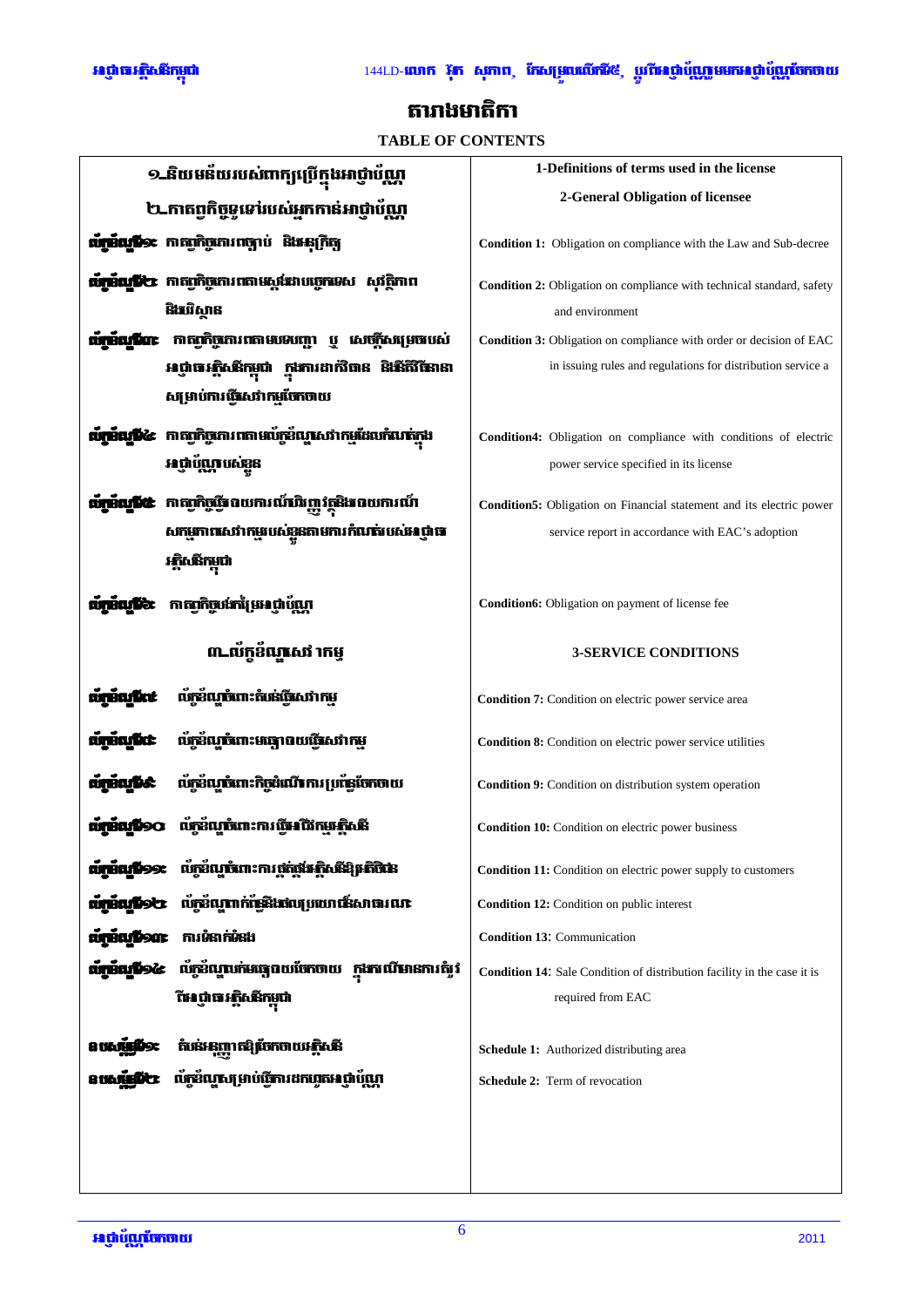# 144LD-**លោក អ៊ុក សុភាព, កែសម្រួលលើកដី**៥, ប្តូរ**ីមេរូថ្នាប័ុណ្ណមមកអេជ្ញាប័ុណ្ណចែកចាយ**



# ល័ក្ខខ័ណ្ឌនៃអាជ្ញាប័ណ្ណ

**CONDITIONS OF LICENSE** 

| ១ និយមន័យរបស់ពាក្យប្រើក្នុងអាជ្ញាប័ណ្ណ                              |                                                                                                     | <b>1-DEFINITIONS OF TERMS USED IN THE LICENSE</b>                    |                                                                                           |
|---------------------------------------------------------------------|-----------------------------------------------------------------------------------------------------|----------------------------------------------------------------------|-------------------------------------------------------------------------------------------|
| ពាក្យពេច័ះទាំងឡបពេរា ដែលបានប្រើប្រាស់ក្នុងរាកសារអាជ្ញាប័ណ្ណនេះ<br>ឬ |                                                                                                     | In this or any of the following Parts of this document and in the    |                                                                                           |
| និងនៅកងខបសម័នភាប់ ប្រសិនបើពំមាន<br>ពែកណាមួយរបស់ជាកសារនេះ            |                                                                                                     | Schedules below, unless otherwise specified or the context otherwise |                                                                                           |
|                                                                     | ការបញ្ជាក់ខ្លឹមសារផ្សេងទេ ត្រូវមានន័យដូចខាងក្រោម ៖                                                  | requires:                                                            |                                                                                           |
|                                                                     |                                                                                                     |                                                                      |                                                                                           |
| សវនកមា                                                              | ការជិះបញ្ជីឈីរពយការណ៍ជិញ្<br>មាននិយថា                                                               | "Audit"                                                              | means audit on the licensee's financial                                                   |
|                                                                     | វត្ថុបស់អ្នកកាន់អាថ្នាប័ណ្ណដោយសវនកម្ទេយ<br>កង                                                       |                                                                      | statement of financial year by an auditor.                                                |
|                                                                     | ពេលវិចអណិតម ។                                                                                       |                                                                      |                                                                                           |
|                                                                     | មានន័យថាល័ក្កខ័ណ្ឌថែងក្នុងអព្ភាប័ណ្ណនេះ                                                             | "Condition"                                                          | means a Condition set out in this License.                                                |
|                                                                     |                                                                                                     |                                                                      |                                                                                           |
|                                                                     | បន្តកត្រូវបង្កែបំណាយសង្រាប់ការ<br>មាននយថា                                                           | "Connection charges"                                                 | means charges made for carrying out works<br>and provision and installation of electrical |
|                                                                     | អនុវត្តន៍ការងារ ការផ្តល់សំភារៈ  និងការតំលើងនៃ                                                       |                                                                      | electric lines and meters in<br>plant,                                                    |
|                                                                     | ឋើការភិសនី<br>ខ្សែបណ្តេញ <b>ភ្និ</b> សនី<br><b>Ŝlisiĝin</b>                                         |                                                                      | constructing or modifying entry and exit                                                  |
|                                                                     | កងការសាងលើ<br>បុការកែសម្រួល<br>សង់រើរើកង                                                            |                                                                      | points on the Licensee's Distribution                                                     |
|                                                                     | និងក្លាប់ចេញនៃប្រព័ន្<br>ចំណុចដែលត្រូវភ្ជាប់ចូល                                                     |                                                                      | System to give supply to a consumer.                                                      |
|                                                                     | ចែកចាយអត្ថិសនីរបស់អ្នកកាន់អាថ្នាំប័ណ្ណ ។                                                            |                                                                      |                                                                                           |
| ` <b>អា</b> រប្រើព្រល់"                                             | មានន័យថា<br><b>WARANG DA</b> IS<br>បុក្កលឈាមួយ                                                      | "Consumer"                                                           | authorized<br>person<br><b>or</b><br>his<br>means<br>a                                    |
|                                                                     | ដែលមិញបុណ្ណបរអ៊ិសនីដើម្បីប្រើប្រាស់ និងមិនមែន                                                       |                                                                      | representative that purchases or receives                                                 |
|                                                                     | ដើម្បីថ្កល់ ឬលក់ច្រុះ <b>ស្រុកដទៃទេ</b> ត្តវិយា                                                     |                                                                      | electricity for consumption and not for                                                   |
|                                                                     |                                                                                                     |                                                                      | delivery or resale to others.                                                             |
| ៍អាប្រើប្រាស់ចុះតូច"                                                | កីអាប្រើប្រាស់<br>ដែលទទួលការផ្គត់ផ្គង់ពីខ្សែបណ្តាញ                                                  | "Small Consumers"                                                    | mean a consumer requiring power up to 60                                                  |
|                                                                     | សាធារណៈ ឥរស្យែងអប ២៣សុំល ១ប្លា<br>និងត្រូវ<br>mingilingani bain y can mm                            |                                                                      | amperes at single phase 230 volts or up to                                                |
|                                                                     | និងត្រូវការកម្លាំងហូតដល់ ៩០អ័រេ ។                                                                   |                                                                      | 90 amperes at three phase 400 volts is<br>categorized as Small Consumer. Small            |
|                                                                     |                                                                                                     |                                                                      | Consumers will be supplied power from the                                                 |
|                                                                     |                                                                                                     |                                                                      | public LV network.                                                                        |
|                                                                     |                                                                                                     |                                                                      |                                                                                           |
| ៍អាវ៉េប៊ីព្រល់ចុងចេកូម"                                             | ិ <b>ច្ឆែក</b> ប្រើប្រាស់<br>ដែលទទួលការ ផ្តត់ផ្លូវែលនេប់ភ្លើង                                       | "Medium Consumers"                                                   | mean a consumer requiring power more                                                      |
|                                                                     | តាមទ្វារ បន្តេតដែប្បដទាបដាច់ដោយខ្សែក<br>MV/LV<br><b>និងមានកម្លាំងលីសពី ៩០អ័ព</b><br><b>ECON MIN</b> |                                                                      | than 90 amperes and less than 150 amperes                                                 |
|                                                                     | វហ្វុតដល់តិចជាង ១៥០អំពែ។ នាឱ្យកាស្តង<br>ត្រវ                                                        |                                                                      | at three phase 400 volts is categorized as<br>Medium Consumer. Medium Consumers           |
|                                                                     | កផ្លែងនៅលើម្នារ ចន្ត្រនៅក្នុងឆ្នេប់ភ្លើងនោះ។                                                        |                                                                      | will be supplied power through a separate                                                 |
|                                                                     |                                                                                                     |                                                                      | LV feeder from the MV/LV substation. The                                                  |
|                                                                     |                                                                                                     |                                                                      | meter will be installed at the substation on                                              |
|                                                                     |                                                                                                     |                                                                      | this feeder.                                                                              |
| ៍ <b>អ្នកប្រើប្រាស់ចុះចំ</b> ំ                                      | ិ <b>អ្នកប្រើប្រាស់ដែលទទួលការផ្តត់ផ្តង់ជាទូទៅពីបន្តប់</b>                                           | "Big Consumers"                                                      | mean a consumer requiring power more                                                      |
|                                                                     | ដាច់ដោយខ្សែកនៅក្នុងើរតាំងបស់<br>MV/LV<br>រីកឹង                                                      |                                                                      | than 150 amperes and less than 400 amperes                                                |
|                                                                     | <b>អ្នកប្រើប្រាស់តាមតង្កែ</b> រុង<br>෬෬ඁ෦ඁ෦<br>ណអារ                                                 |                                                                      | at three phase 400 volts is categorized as                                                |
|                                                                     | <b>9 četin</b><br>និងត្រូវការកម្លាំងលីសពី<br>វហ្កុកដល់                                              |                                                                      | Big Consumer. Big Consumers will be                                                       |
|                                                                     | ້ຕິຫີດຳນີ້ ໄດ້ວ່າ ກໍຕິກຳ<br>ក្នុងករណីខ្លះ បើអ្នកផ្តត់ផ្តង់                                          |                                                                      |                                                                                           |

 $\overline{7}$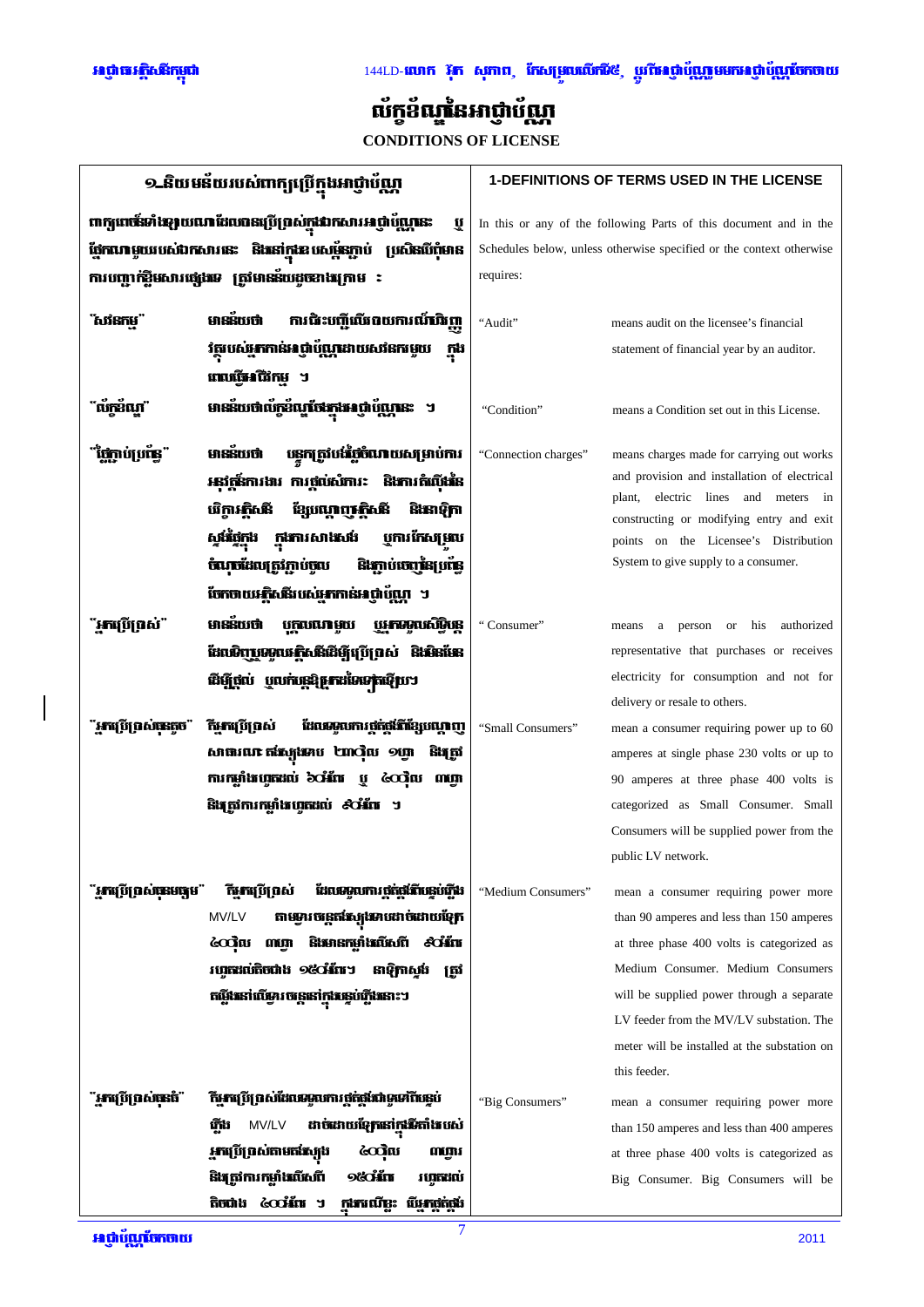# អព្វាធរត្តិសតិកម្ពុជា

# 144LD-**លោក រ៉ុក សុភាព, កែសម្រាចលើកមី៥, ប្តូរពីអេជ្ញាប័យ្ណក្លួមមកអេជ្ញាប័យ្ណកើតចាយ**

|                                                                                                  | <b>ពិនិត្យបើញថាអាចអនុវត្តបានសម្រាប់អ្នកប្រើប្រាស់</b>         |                         | supplied power generally from a separate        |
|--------------------------------------------------------------------------------------------------|---------------------------------------------------------------|-------------------------|-------------------------------------------------|
|                                                                                                  | ដែលប្រើប្រាស់អនុភាពមួយផ្នែកនៃបន្ទប់ភ្លើង<br>ការថ្នក់          |                         | MV/LV substation on their premises. The         |
|                                                                                                  | ផ្តើអោចន្តេចេញតាមខ្សែតដែរ្យងោបដាច់ដោយខ្សែក                    |                         | meter will be installed indoors or close to     |
|                                                                                                  | នាឡិកាស្តង់ត្រូវតម្លីង<br>ົ້ານ <u>ຮູບເກີ</u> ປະກາດາເຕກ<br>ิ์ว |                         | the substation. In some cases, if found         |
|                                                                                                  | នៅលើមារចន្តេ នៅបន្ទប់ភ្លើងនោះ ។                               |                         | feasible by the licensee, the supply to Big     |
|                                                                                                  |                                                               |                         | Consumers can be given by partly utilizing      |
|                                                                                                  |                                                               |                         | the capacity of a public MV/LV substation       |
|                                                                                                  |                                                               |                         | through a separate LV feeder. The meter         |
|                                                                                                  |                                                               |                         | will be installed at the substation on this     |
| <b>្អកប្រើប្រាស់តាំងស្យូងមធ្យម</b> ៉<br>កីម្មកប្រើប្រាស់ដែលទទួលការផ្តត់ផ្តង់អត្តិសនីតម៉ <b>្</b> |                                                               |                         | feeder.                                         |
|                                                                                                  | ស្សងមធ្យមពីបណ្តេញតង់ស្យុងមធ្យម<br>និងមានតម្រូវ                | "MV Consumers"          | mean a consumer requiring power more            |
|                                                                                                  | ការអនុភាពមិនតិចជាង<br>នាឡិកាសូអែ<br>275kVAJ                   |                         | than 275kVA will be supplied power at MV        |
|                                                                                                  | ត្រូវតម្លីវេនៅលើបណ្តេញតវែស្សង<br>តងែរង្រមចុម                  |                         | by a direct connection from the MV              |
|                                                                                                  | មធ្យមផ្ទាល់ៗ                                                  |                         | network. MV metering will be provide on         |
|                                                                                                  | <u>កីអាវប្រើប្រាស់ទាំងទ្បាយណា</u><br>ដែលទទួលការថ្មត់ថ្មម៉     |                         | the MV connection.                              |
| ៍អាវើប្រើលើធ្វើ                                                                                  | អគ្គិសនីតាមតងែរ្យអន្តស់ លើសពី៣៥ $\cos$ ល                      | "Bulk Consumers"        | are consumers supplied power at high            |
|                                                                                                  |                                                               |                         | voltage (above 35 000 Volts).                   |
|                                                                                                  | មានន័យថា<br>បុក្កលណាមួយដែលបានទទួលការ                          |                         |                                                 |
|                                                                                                  |                                                               | "Customer"              | means any person supplied or requiring to       |
|                                                                                                  | ខនក <b>ងកំបន់អនុញ្ញាត</b> ។                                   |                         | be supplied with electricity either for own     |
|                                                                                                  |                                                               |                         | consumption or for delivery or sales to         |
|                                                                                                  | ជិវកមចែកចាយ" មានន័យថាការធ្វើអជិវកម្មរបស់អ្នកកាន់អណ្តំហ្គ្រែព  |                         | others.                                         |
|                                                                                                  | ចែកចាយមានលក្ខណៈ ជា   :                                        | "Distribution Business" | means the business of the Distribution          |
|                                                                                                  | ( ក) _ការចែកចាយអភិសនី<br>តាមរយៈ ប្រព័ន្ធចែក                   |                         | Licensee including a business ancillary to:     |
|                                                                                                  | ចាយរបស់អ្នកកាន់អាជ្ញាប័ណ្ណកិត្យមហំងារជីវ<br>កម                |                         | (a) the distribution of electricity through the |
|                                                                                                  | <b>ក្កដការ ថ្លត់ថ្លូវការ តក្កាប់ប្រព័ន្ធជាមួយ</b>             |                         | Licensee's Distribution System, including       |
|                                                                                                  | ( 3) _ការថ្កល់សេវាសង្រាប់នាឡិកាស្តង់ និង                      |                         | any business in providing connections to        |
|                                                                                                  | ( ក) _ការផ្តត់ផ្លូវែរ-ក្តិសនីឱ្យអារប្រ័ុក្កស់ ។               |                         | such system;                                    |
|                                                                                                  |                                                               |                         | (b) the provision of Metering Services; and     |
| <b>ក្រះប្រព័ន្ធចែកចាយ</b> "                                                                      | ជាក្យួនច្បាប់ដែលប្រាបដណ្តប់លើទិដ្ឋភាពបច្ចេកទេស                |                         | (c) the supply of electricity to consumers.     |
|                                                                                                  | ប៉ាម៉ាំង សំដែលពាក់ផ្លែជាមួយការតក្លាប់<br>ការ                  | "Distribution Code"     | means the Distribution Code covering all        |
|                                                                                                  | ដំណើការ និងការប្រើប្រាស់ប្រព័ន្ធចែកចាយរបស់                    |                         | material technical aspects relating to          |
|                                                                                                  | <u>អាកាន់អាជ្ញាប័ណ្ឌ</u><br>បូការដំណើតារខ្សែបណ្តេញ            |                         | connections to and the operation and use of     |
|                                                                                                  | ដែលបានតភ្ជាប់ជាមួយប្រព័ន្ធ<br>និងវើការភ្និសនី                 |                         | the Licensee's Distribution System and the      |
|                                                                                                  | បែកចាយរបស់អ្នកកាន់អាជ្ញាប័ណ្ណ<br>បុរបស់បកល                    |                         | operation of electric lines and electrical      |
|                                                                                                  | ដែលបានទទួលការអនុញ្ញាត<br>ណមួយផ្សេងទេត                         |                         | plant connected to the Distribution System      |
|                                                                                                  | ឱ្យចក្តាប់ជាមួយប្រមែនបស់អ្នកកាន់អាជ្ញាប័ណ្ណ ។                 |                         | of the Licensee or distribution system of       |
|                                                                                                  |                                                               |                         | any other person authorized to connect with     |
|                                                                                                  | អេជ្ញាប័ណ្ណចែកចាយ" មានន័យថា អេជ្ញាប័ណ្ណចែកចាយដែលបានផ្តល់ក្នុង |                         | Licensee's system.                              |
|                                                                                                  | ប្រការ១ នៃផែកមិ ១ ។                                           | "Distribution License"  | means the Distribution License granted in       |
| <b>ព្រៃនៃចែកចាយ</b> "                                                                            | ខ្សែបណ្តេញ ត្តិសនីទាំង សបស់អ្នក<br>មាននិយថា                   |                         | Article 1 of Part I.                            |
|                                                                                                  | កាន់អាថ្នាប័ណ្ណក្នុងកំបន់ចែកចាយដែលបានអនុញ្ញាត                 | "Distribution System"   | Means all electric lines of the Licensee        |
|                                                                                                  |                                                               |                         |                                                 |

 $\overline{8}$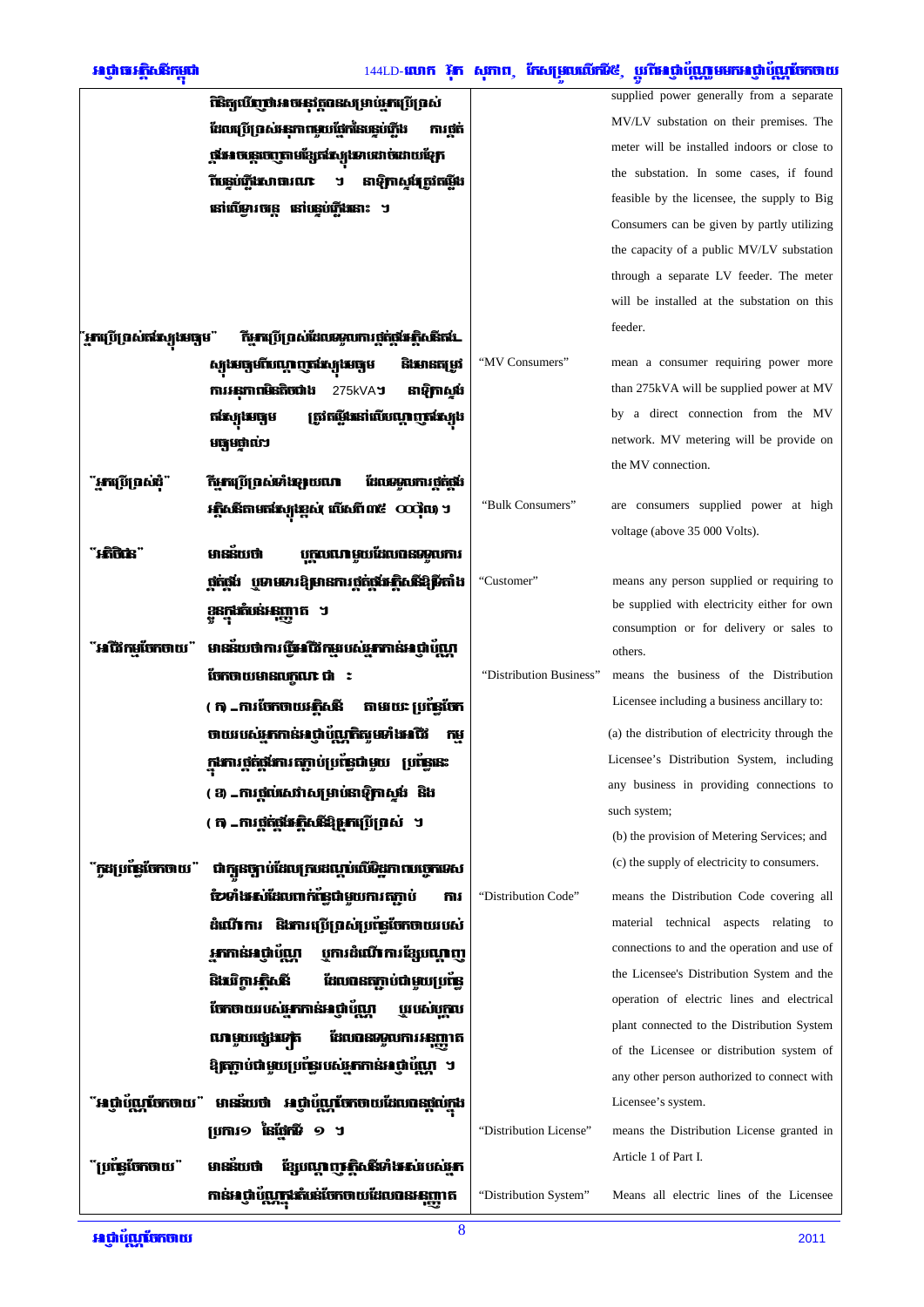# 144LD-**លោក រ៉ុក សុភាព, កែសម្រួលលើកដី៥, ប្តូរីបែនថ្នាំប័<b>ណ្ណមមកអេថ្នាំប័ណ្ណចែកចាយ**

|                                                                                | និងខ្សែបណ្តេញអត្ថិសនីណាមួយផ្សេងទេត<br>ដែល                        |                                                                      | within<br>Licensee's<br>the<br>authorized                     |
|--------------------------------------------------------------------------------|------------------------------------------------------------------|----------------------------------------------------------------------|---------------------------------------------------------------|
|                                                                                | អាជ្ញាធរ-គ្គិសនីក ម្ពុជាអាចបញ្ជាក់ថា<br>ជាញែកនៃ                  |                                                                      | distribution area and any other electric lines                |
|                                                                                | ប្រពៃណីចាយរបស់ <b>អ្នកកាន់អាជ្ញាប័</b> ណ្ណ<br>ព្រមទាំង           |                                                                      | which EAC may specify as forming part of                      |
|                                                                                | និងវិវិកាអភិសនីណាមួយរបស់អ្នក<br>នាទិ្យកាស្ទង់                    |                                                                      | the Licensee's Distribution System, and                       |
|                                                                                | កាន់អេថ្លាប័ណ្ណដែលបានប្រើប្រាស់សម្រាប់បែកចាយ                     |                                                                      | includes any electrical plant and meters of                   |
|                                                                                |                                                                  |                                                                      | the Licensee which are used in connection                     |
|                                                                                | ដោយអ្នកកាន់អាជ្ញាប័ណ្ណ<br>រតិសនី<br>ដោយទ្បែក                     |                                                                      | with the distribution of electricity by the                   |
|                                                                                | ចំពោះ <b>អ្នកចែកថាយដ៏ទៃណា មួយផ្សេងទ</b> ត្ត<br>វាមាន             |                                                                      | Licensee; and, in relation to any other                       |
|                                                                                | ដូចមានថែងក្នុងអាជ្ញាប័ណ្ណដែលបាន<br><b>FEBILITA</b>               |                                                                      | distributor, it shall have the same meaning                   |
|                                                                                | កាន់ដោយអ្នកកាន់អាជ្ញាប័ណ្ណចែកចាយនោះ ។                            |                                                                      | as it has in the license held by such                         |
| <b>អាចែកចាយ</b> "                                                              | មានន័យថាបុក្កលណាមួយដែលបានកាន់អាជ្ញាប័ណ្ណបែក                      |                                                                      | distributor.                                                  |
|                                                                                | ថាយ<br>ิ์ว                                                       | "Distributor"                                                        | means any person who holds a Distribution                     |
| អែជាធារក្តីសងីកម្ពុជា "                                                        | មានន័យថា អេជ្ញាធាដែលបានបង្កីតាឡើងដោយ                             |                                                                      | License.                                                      |
|                                                                                | ច្បាប់ស្តីពីអត្តិសនីនៃព្រះរាជាណាចក្រកម្ពុជា<br>ដែល               | "EAC"                                                                | means the Electricity Authority of Cambodia                   |
|                                                                                | ប្រកាសឱ្យប្រើដោយព្រះរាជ្យកមលេខនសូវកម្                            |                                                                      | established<br>by<br>the<br>Electricity<br>Law                |
|                                                                                |                                                                  |                                                                      | promulgated<br>Royal<br>by<br>Decree<br>No.                   |
|                                                                                | t mokeodo                                                        |                                                                      | NS/RKM/0201/03.                                               |
| ៏ឯកសារអាជ្ញាប័ <u>ណ្ឌ</u> "                                                    | មានន៍ថា ក៏ជាឯសារនេះដែលមានពីថែកទី១<br>ដល់                         |                                                                      |                                                               |
|                                                                                | <b>លែកទី២ និងឧបសម័នទី១ ដល់ឧបសម័នទី៣ ។</b>                        | "License Document"                                                   | means this document comprising Parts I,                       |
|                                                                                |                                                                  |                                                                      | Part II and Schedules 1 to 3.                                 |
|                                                                                | រុកកាន់អណ្តំ <u>ឈ្មោ</u> " មានន័យថា <b>លោក  រ៉ុក  សុកាព</b> ។    |                                                                      |                                                               |
| ៉បើកានា <b>ឱ្</b> កាស្តង់"                                                     | និងវិវត្តាពាក់ផ្អែងទែទៅត<br>រួមមាននា <b>ឱ្</b> កាស្តង            | "Licensee"                                                           | means MR. Ouk Sopheap.                                        |
|                                                                                |                                                                  |                                                                      |                                                               |
|                                                                                | ដែលមានឥទ្ធិពេលថ្វាល់លើការដំណើរ ការនាឡិកា                         | "Metering equipment"                                                 | associated<br>includes<br>any<br>meter<br>and                 |
|                                                                                | ស្ត្រីនោះ<br>ิ์ว                                                 |                                                                      | equipment, which materially affects the                       |
| ការជនដណ                                                                        | មានន័យថា<br>( ប្រសិនបើពំមានការបញ្ជាក់ផ្សេង                       |                                                                      | operation of that meter.                                      |
|                                                                                |                                                                  |                                                                      | means (unless otherwise specified) notice                     |
|                                                                                | មធ្យោធយសមស្របណាមួយផ្សេងទេត្រ ។                                   |                                                                      | given in writing or by any other reasonable                   |
| "ការបញ្ចាក់"                                                                   | ការបដិសេធ បូការសំណូមពណាមួយ<br>វមមាន                              |                                                                      | means.                                                        |
|                                                                                | ដែលបានថ្នីជាលាយលក្ខណ៍ <b>អ</b> ស្ករ ។                            | "Representation"                                                     | includes any objection or any other proposal                  |
|                                                                                |                                                                  |                                                                      | made in writing.                                              |
|                                                                                |                                                                  |                                                                      |                                                               |
| ២ កាតព្វកិច្ចទូទេរេបស់អ្នកកាន់អាជ្ញាប័ណ្ណ                                      |                                                                  |                                                                      | 2-GENERAL OBLIGATION OF LICENSEE                              |
| ល័ក្ខខ័ណ្ឌមី១៖ កាតព្វកិច្ចកោរពច្បាប់ និង អនុក្រិត្យ                            |                                                                  |                                                                      |                                                               |
|                                                                                |                                                                  | Condition 1: Obligation on compliance with the Laws and Sub-         |                                                               |
| <b>អ្នកកាន់អ</b> ជ្ញាប័ណ្ណ<br>ត្រូវកោរពតាមច្បាប់ស្តីពីអត្ថិសនីនៃព្រះរាជា<br>9- |                                                                  | <b>Decrees</b>                                                       |                                                               |
| ណចក្រកម្ពុជា ច្បាប់ផ្សេង១ទេត្រ និងរាល់អនុក្រិត្យដែលពាក់ឆ្លែជា                  |                                                                  | 1.<br>The Licensee shall comply with the Electricity Law, other Laws |                                                               |
| មួយច្បាប់ ។                                                                    |                                                                  | and Sub Decrees relating to the Laws.                                |                                                               |
| <b>អ្នកកាន់អ</b> ជ្ញាប័ណ្ណ<br>ュ                                                | ត្រូវកោរពតាមកាតព្វកិច្ចបរិស្ថាន<br>ដែល៣ន                         |                                                                      |                                                               |
|                                                                                | និងការ ក្រប់ក្រងនេះបាន<br>កំលក់ក្នុងច្បាប់ស្តីពីការការពារបើស្ថាន | 2.                                                                   | The Licensee is subjected to the environmental obligations as |
|                                                                                | ធ្មេជាតិ ដែលប្រកាសឱ្យប្រើដោយព្រះរាជុកម<br>លេខ<br><b>SLI/I NU</b> |                                                                      | specified in the Law on Environmental Protection promulgated  |
| O <sub>2</sub>                                                                 | <b>THE</b><br>និងស្នេកិតុនោនា                                    |                                                                      | by the Royal Decree NS/RKM/1296/36, dated 24/12/1996 and      |
|                                                                                | ខែចុ                                                             |                                                                      |                                                               |

j.

 $\overline{9}$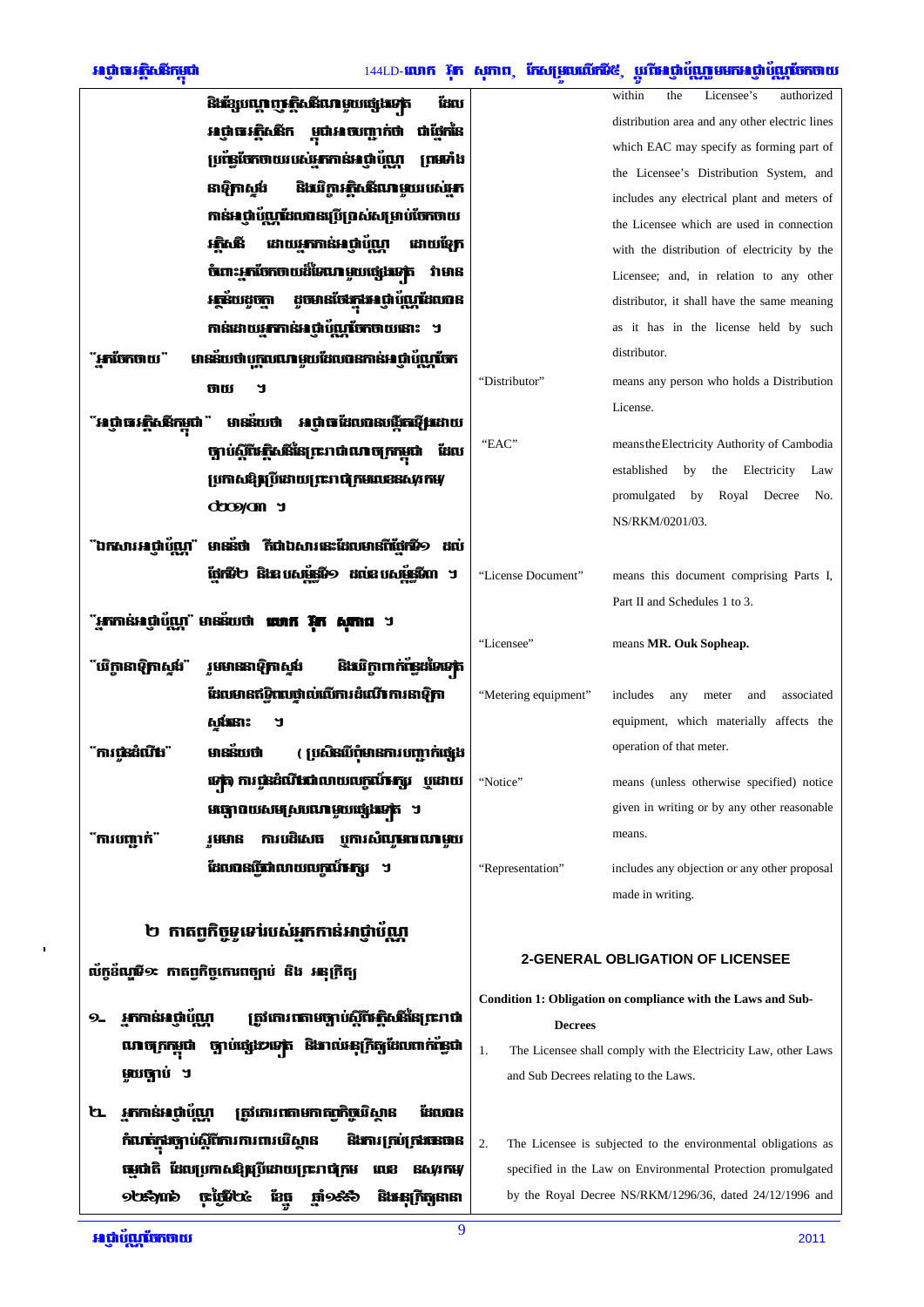- ពាក់ផ្សែងការការពារបើស្ថាននៃព្រះរាជាណាចក្រកម្ពុជា ។
- ល័ក្ខខ័ណ្ឌទី២៖ កាតព្វកិច្ចកោរពតាមស្តម៉ដាបច្ចេកទេស សុវ ត្ថិភាព និងបរិស្ថាន
- 9\_ អ្នកកាន់អណ្តំប័ណ្ណតូវកោរពតាមស្តូវែះរា ទាក់ទងទៅនិងកិច្ ប្រតិបត្តិការ បច្ចេកទេស សុវត្ថិភាព និងវើស្ថានដែលបង្កីតឡើង និងផ្សព្វផ្សាយដោយក្រសួងឧស្សាហកម្ម វ៉ៃ និងថាមពល ។
- ល័ក្ខខ័ណ្ឌទី៣៖ កាតពុកិច្ចកោរពបទបញ្ជា ឬ សេចក្តីសម្រេចរបស់អាជ្ញាធរ អគ្គិសនីកម្ពុជា ក្នុងការដាក់វិធាន និងបទប្បបញ្ញត្តិនានា សម្រាប់ការធ្វើសេវ 1កម្មចែកចាយ
- **Ĝiŝñŭ**sisi ដែលអព្វាធរត្តិសតិកម្ពុជាសម្រេចរាក់ឱ្យអុវត្ត សម្រាប់ការធ្វើ សេវាកម្មចែកចាយ ។
- ២ ក្តូវកាណី និងក្តុងតំបន់ជាក់លាក់ណាមួយ អណ្តូបារភ្និសនីកម្ពុជា ( បន្ទាប់ពីបានពិត្រោះយោបល់ជាមួយអ្នកកាន់អាជ្ញាប័ណ្ណ) អចច្បា លិខិតលែនាំ បន្ថយនុយកាតព្វកិច្ចបស់អ្នកកាន់អាជ្ញាប័ណ្ណា តាម វាក្យខ័ណ្ឌិ១ ចំពោះផ្នែកណាមួយនៃវិធាន បទប្បញ្ញត្តិ បូនីតិវិធី និងតាមទំហំលាមួយ ដែលកំណត់ក្នុងមិនិតលែនាំ ។
- ល័ក្តខ័ណ្ឌមី៤ ៖ កាតព្វកិច្ចកោរពល័ក្តខ័ណ្ឌសេវ កេម្ម ដែលកំណត់ក្នុង អាជ្ញាប័<mark>ណ្ណ</mark>បស់ខ្លួន
- ១... អ្នកកាន់អញ្ចាំប័ណ្ណ ត្រូវកោរពតាមប័ក្ខខ័ណ្ឌសេវាកម្មដែលកំណត់ក្នុង អណ្តំណែ្ណ ។
- ល័ក្ខខ័ណ្ឌមី៥ ៖ កាតព្វកិច្ចធ្វើរបាយការណ៍ឈិញ្ញវ ត្ថុ និងរបាយការណ៍ សកម្មភាពសេវ ាកម្មរបស់ខ្លួន តាមការកំណត់របស់ អាជ្ញាធរអគ្គិសនីកម្ពុជា
- ១- ឆ្នាំការិយបើច្ចេមនៃអ្នកកាន់អព្ភាប័ណ្ណ ត្រូវចាប់កិត្តិស្វ៊ែមី១ ខែមករា វហ្គតដល់ថ្មីវិហា១ ខែធ្នូ វេង្គរាល់ឆ្នាំ ។
- ២ អ្នកកាន់អង្គាប់ឈ្មួត្រូវផ្តល់ឱ្យអង្គាធអគ្គិសនីកម្ពុជា នវិច្បាប់ចំលើ រពយការណ៍ហិរញ្ញវត្ថុដែលពន្ធវិធីបវនកម្មរួច **Gentionimia** ក្រោយពីហេពូប់ឆ្នាំការីយបើច្រេះដែលរាលកោរណ៍នោះពាក់ព័ន្ ับ ការធ្វើសេវីនកម្មអាចផ្ទៃសេដោយការត្រួតពិនិត្យរបស់អាជ្ញាធា កូង ករណីដែលសភាពការណ៍ជាក់ស្តែងតម្រូវ ។
- ៣. អ្នកកាន់អង្គាប់ឈ្មា ត្រូវផ្តល់ឱ្យអង្គាធអគ្គិសនីកម្ពុជានូវបណ្តារត៍មាន ទាំងទ្យាយ ដែលអាជ្ញាធាទាមទារជាបន្តចន្ទាប់ តាមបែបទេ និង ទំរង់កំណត់ដោយអាជាធា ដីម្មីអាចឱ្យអាជ្ញាធាញ៉េញក់មើលការ រនូវក្តីរបស់អ្នកកាន់អព្ភប់លោ តាមលំភ្លេះឈ្មោះអព្ភប់ល្អោនះ និង តាមការកំណត់របស់ច្បាប់ស្តីពីអត្តិសតីនៃព្រះរាជាណាចក្រកម្ពុជា

Other Sub-Decrees on Environmental Protection of the Kingdom of Cambodia

## Condition 2: Obligation on compliance with technical standard, Safety and Environment

1. The Licensee shall comply with the standards on technical operation, safety and environment, issued and published by Ministry of Industry, Mines and Energy.

Condition 3: Obligation on compliance with EAC's order in issuing rules and regulations for distribution service

- 1. The Licensee shall comply with the provisions of the Rules, Regulations and Procedures on the electric distribution service issued by EAC.
- 2. In specific case and area, EAC may (following consultation with the Licensee) issue directions relieving the Licensee of its obligations under paragraph 1 in respect of such parts of the Rules, Regulations or Procedures and for such areas and for such period\_ as specified in those directions.

Condition4: Obligation on compliance with service conditions of license

1. The Licensee shall comply with the provisions of service Condition stated in this license

## Condition5: Obligation on Financial statement and reports on electric power service required by EAC

- 1. The financial year of the Licensee shall be reckoned every year from 1st January to the following 31st December.
- 2. The Licensee shall submit to EAC the copy of its audited financial statement not later than 3 months after the end of financial year to which they relate. The audit can be replaced by the control of EAC in the case that actual situation requires.
- 3. The Licensee shall provide, in the manner and form and at time determined by EAC, such information as EAC may require from time to time for monitoring the Licensee's compliance with the conditions of this license, provisions of the electricity law and any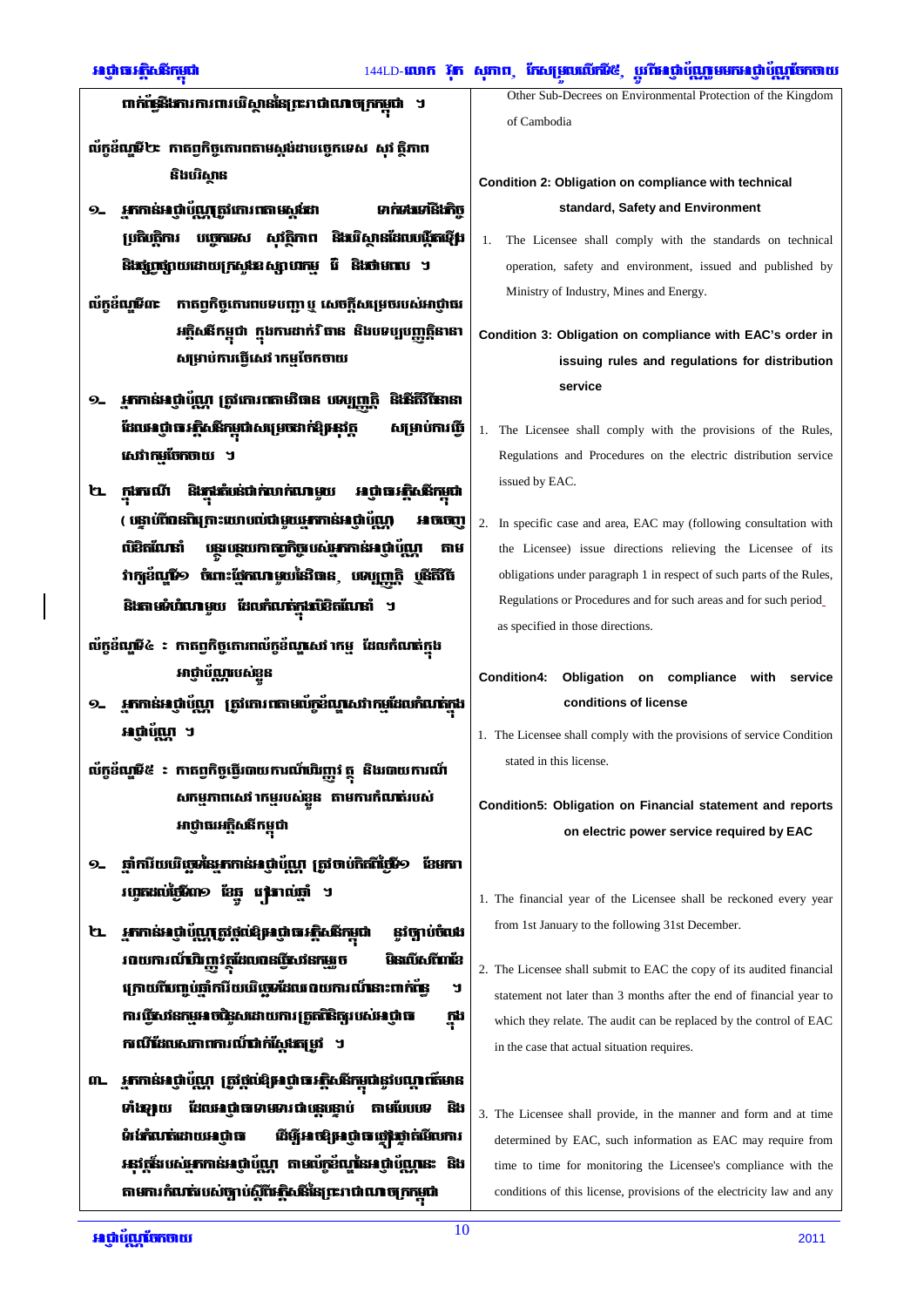## និងទេបុញ្ញតិផ្សេងបទេត ។

៤ ដោយមិនកិត្តិ**ការាណូទាំ**នៃវាក្យខ័ណ្ឌិ៍ហ អេជ្ញាធរអត្តិសតិកម្ពុជា អាចអាមអារន្តក្រភកាន់អាជាបំណេថលនៅកើមានណាមយ ឱ្យមាន លកណ លំរិនទាំងជាង បុខសពីការថល់ព័ត៌មានផមតាដល់អាជាធា រត្តិសតិកម្ពុជា ។

## ល័ក្តខ័ណ្ឌទី៦ **: កាតព្វកិច្ចបង់ក**ម្រៃអាជ្ញាប័ណ្ណ

- 9\_ ចាប់ពីថ្ងៃចូលជាធមានរហូតដល់ថ្ងៃពោ្ញប់អាណត្តិនៃអាជ្ញាប័ណ្ណនេះ **អ្នកកាន់អាថ្នាំប័ណ្ណត្រូវបង់ឱ្យអាថ្នាំចេរ** វិនិត្យជានូវកម្រៃអាថ្នាប័ណ្ណ ប្រចាំខែតាមអេត្រាក់ប្រែអជ្ញាប័ណ្ណនិងបមនកណតាក់ប្រែអជ្ញាប័ណ្ណ ដែលត្រូវកំណត់ដោយអណ្តូធអគ្គិសនីកម្ពុជាសម្រាប់ផ្តាំការិយបើច្ចេទ នីមួយៗ ដោយអនុលោមតាមមាត្រា២៧ របស់ច្បាប់ស្តីពីអត្ថិសនីនៃ ព្រះរាជាណាចក្រកម្ពុជា និងមាត្រា៣នៃអនុក្រិត្តស្តីពីការកំណត់កិត *អ*ភិបរ មានៃកន្តៃ មេអាជាបំណ សម្រាប់អនុវត្តចំពោះអ្នកច្នេសវាកម្ អត្ថិសនីនៅក្នុងព្រះរាជាណាចក្រកម្ពុជា ។
- ២. វិក្កយបត្រនៃកម្រៃអណ្តំប័ណ្ណប្រចាំខែ ត្រូវចាត់ទុកថាជិពាក់ និងត្រូវ <u>นสามนะ แนวอดี้ที่ แลนที่นี้มีมนสาทล่าง ที่นั้นทลออน</u> **វិក័យប័**ត្រា

# ៣-ល័ក្តខ័ណ្ឌសេវ៉ាកម្ម

ល័ក្ខខ័ណ្ឌទី៧៖ ល័ក្ខខ័ណ្ឌចំពោះតំបន់ធ្វើសេវ 1កម្ម

- អាជ្ញាប័ណ្ណនេះផ្ដល់សិទ្ធិឱ្យអាកាន់អាជ្ញាប័ណ្ណពិសេវាកម្មបែកចាយ  $9-$ អត្ថិសនីក៏នៅផ្នែកខ្លះនៃឃុំសេង្រាប ឃុំកណ្ដេក ឃុំភោកត្រប់ ឃុំ ព្រះព្រូ និងបុំអំពាំព្រៃ ស្រុកកណ្ដាលស្ទឹង ខេត្តកណ្ដាល តំបន់ អនុញ្ញាតឱ្យចែកចាយមានកំណត់ទីតាំងច្បាស់លាស់ក្នុងឧបសម្ព័ន្ធទី១ នៃអេជ្ញាប័ណ្ណនេះ មានបង្ហាញក្លារថែនទីភ្ជាប់) ។
- ២ អ្នកប្រើប្រាស់នេធំ និងអាប្រើប្រាស់ដុំក្នុងតំប៉េនបែកចាយខាងលី អាច មានសិទ្ធិជ្រើសរើសយោជ្ញត់ផ្លូវពីប្រើធ្វើបញ្ជូនបូពីប្រព័ន្ធចែកចាយមេ ផ្សេងទត្តិបាន បើសិនជាមានការយល់ប្រមើអេជ្ញាធរអត្ថិសនីកម្ពុជា។

## ល័កខ័ណ្ឌទី៨៖ ល័កខ័ណ្ឌចំពោះមធេក្របាយពើសេវ 1កម

- 9. អ្នកកាន់អាជ្ញាប័<mark>ណ្</mark>ត មានកាតព្វកិច្ចអ៊ាំវឌ្ឍន៍មធ្យោបាយធ្វើសេវាកម្ របស់ខ្លួន ជីឡើរាចថ្កច្កែវែរភ្និសនីឱ្យអាប្រើប្រាស់របស់ខ្លួនបាន និង ប្រកបដោយប្រសិទ្ធភាព សុវត្ថិភាព ។ អ្នកកាន់អាជ្ញាប័ណ្ណតូវើធ្វើ ផែនការ និងអភិវឌ្ឍន៍ប្រព័ន្ធចែកចាយរបស់ខ្លួន ទៅតាមល័ក្ខខ័ណ្ឌទូទៅ នៃស្តងោបច្ចេកទេសអគ្គិសនីក្នុងព្រះរាជាណាចក្រកម្ពុជា ដែលប្រាំចំ និងប្រកាសឱ្យជ្រើដោយក្រសួងខស្សាហកម្ម រ៉ៃ និងថាមពល ។
- ២. អ្នកកាន់អញ្ចាំប័ណ្ណត្រូវព្រើក និងកែប៉ែអូបន្លែចែកចាយរបស់ខ្លួនតាម

other legislative or regulatory requirements.

4. Without prejudice to the generality of paragraph 3, EAC may require the Licensee to supply information which is more extensive than or differs from that required to be prepared and supplied to EAC.

#### Condition6: Obligation on payment of license fee

- $1.$ From the effective date to end of the term of license, the Licensee shall pay to EAC "the monthly license fee" which is calculated according to the rate of license fee and the formula determined by EAC for each financial years pursuant to Article 27 of the Law and Article 3 of Sub-Decree of the Royal Government of Cambodia fixing the maximum of License fee for the electric power services in the Kingdom of Cambodia.
- $\overline{2}$ . Each invoice of monthly license fee shall be due and payable within 14 days after the day on which Licensee receives it.

### **3-SERVICE CONDITIONS**

#### Condition 7: Conditions on electric power service area

- This license grants the right to the licensee to distribute electric power at some part of Khum Siem Reap, Khum Kandork, Khum Kouk Trab, Khum Preah Puth and Khum Ampov Prey, Kandal Steung District, Kandal Province. The authorized distribution area is clearly indicated in schedule 1 of this license (shown in the attached map).
- $2.$ Big consumers and bulk consumers in the distribution area indicated in schedule 1 may have the right to select other supply sources from the transmission line or distribution network of other licensees, if they obtain prior approval from EAC.

#### Condition 8: Conditions on electric power service utilities

1. The licensee shall have the obligation to develop its distribution system in order to supply the electricity to its consumers with efficiency and security. The licensee shall plan and develop its distribution system in confirming with the General Requirement of Electric Power Technical Standards of the Kingdom of Cambodia issued by Ministry of Industry, Mines and Energy.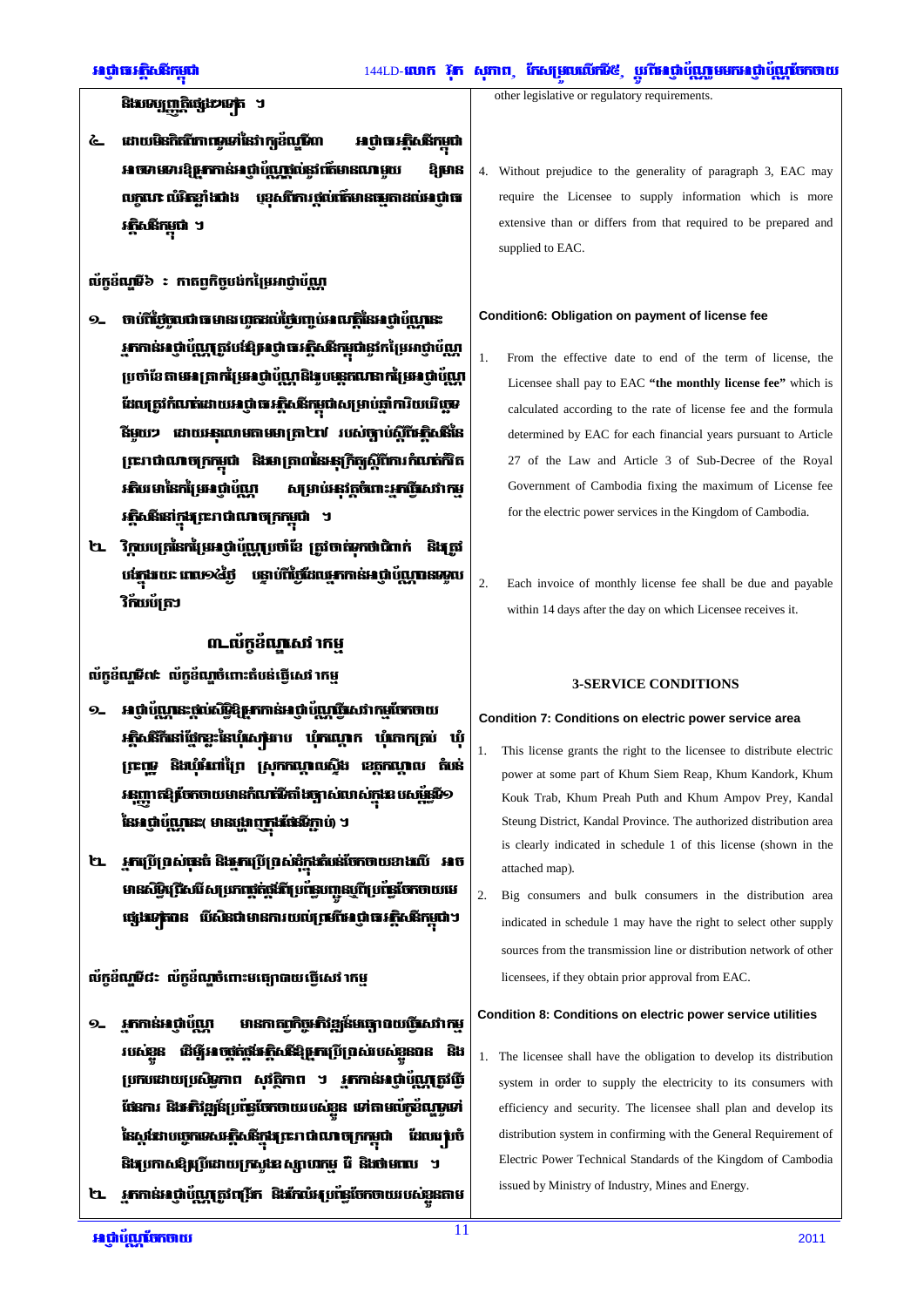| កម្មវិធីដែលបានការយល់ព្រមពីអេញដោរភ្និសនីកម្ពុជា ដើម្បីបានាការ          |  |
|-----------------------------------------------------------------------|--|
| <b>្តត់ផ្តង់អគ្គិសនីដល់ក្រប់អ្នកប្រើប្រាស់ក្នុ<del>ងព</del>ំបន់ ។</b> |  |

ល័ក្តខ័ណ្ឌមី៩ ៖ ល័ក្តខ័ណ្ឌចំពោះកិច្ចដំណើរការប្រព័ន្ធចែកចាយ

- 9. អ្នកកាន់អាជ្ញាប័<mark>យ</mark>ា ស្រីដំណើការការថ្មត់ថ្មីដ និងការចែកចាយ របស់ខ្លួនតាមស្តង់ពេល្រតិបត្តិមួយ ដែលកំណត់ដោយអាជ្ញាធរអត្ថិសនី កម្ពុជា អនុលោមតាមមាត្រា៣ និង៧ ៦ របស់ច្បាប់ស្តីពីអត្ថិសនី នៃព្រះរាជាណាចក្រកម្ពុជា
- ២ អ្នកកាន់អេជ្ញាប័ណ្ណ ត្រូវប**ប់**បំឱ្យមានប្រកបស្ថិសនីត្រប់ត្រាន់មួយ សម្រាប់ផ្គត់ផ្គាំដ៏អូអតិថិដេរបស់ខ្លួនៗ អ្នកកាន់អេជ្ញាប័ណ្ណត្រូវបាននូវ លំភ្នំពេញនោងក្រោម :
	- ( ក) \_ មិន្យ ជាមានការ កាត់ថា ចំលើសពីវយះ ពេលសង់ដា ដែល ០នអនុម័តដោយអណ្តិធអត្ថិសនីកម្ពុជា និង
	- ( 3) = តាំស្យុង និងច្រេកាំអគ្គិសនី មិនត្រូវហូសពីកិរិតព្រំដែន ដំណើ ការ ជា ផ្សេកា ដែលអនុម័តដោយអាជ្ញា ចេ អត្ថិសនីកម្ពុជា ណ្តើយ
- ៣. អ្នកកាន់អាជ្ញាយ័ណ្ណ ត្រូវកោរពតាមក្នុងប្រព័ន្ធចែកចាយមួយ ដែល អេជ្ញាធរ-ភ្និសនីកម្ពុជានិងកំណត់នៅពេលក្រោយ ។

ល័ក្ខខ័ណ្ឌមី១O ៖ ល័ក្ខខ័ណ្ឌចំពោះការធ្វើអាជីវ កម្មអគ្គិសនី

- 9. អាកាន់អបាំយោ ត្រូវដំណើការ និងក្រប់ក្រអស់វាកម្មអ៊ិសនី ដែលបានផ្តល់ដោយអាជ្ញាប័ណ្ណនេះឱ្យមានប្រសិទ្ធភាព កុលាកាព និង ដោយអនុលោមតាមល័ក្ខខ័ណ្ឌកំលត់ក្នុងអាថ្នាប័ណ្ណនេះ តម្លាភាព និងទេបញ្ញាកិនានា ដែលអនុម័តដោយអណ្តិធរតិ្ថិសនីកម្ពុជា ។
- ២ វិវាទបូលនោះណេរវា<del>ងរក</del>កាន់អជាប័ណ **ŜUM TRANISLAS FISS** ិ**ងកិច្ចព្រមព្រៀរហេ**មួយក្នុងការទិញ ភ្និសនីជាមួយភាកិទិហត្រូវដោះ ស្រាយអនុលោមតាមបញ្ញត្តិកុង្រាំថ្មព្រមព្រៃជាមួយរកកីនោះ ។
- ៣... អ្នកកាន់អេជ្ញាប័ណ្ណពុំត្រូវចុះកិច្ចព្រមព្រៅជាមួយភាកិមិល ติต์ติก រភ្និសនីដោយក្លានការអនុម័តជាមុនពីអាជ្ញាធរភ្និសនីកម្ពុជាឡើយ ។
- ៤ អ្នកកាន់អាជ្ញាប័ណ្ណ មិនត្រូវប្រើប្រាស់អាធានប្រកួតនៃអាជីវកម្មរបស់ អព្ភប័ណ្ណនេះសម្រាប់កោលបំណង្ខឹមក្រពីអេជីវកម្មដែលបានអនុញ្ញាត ដូចកំណត់ក្នុងឯកសារនេះ ដោយពុំមានការអនុម័តជាមុនពីអេជ្ញាធ រភ្និសនីកម្ពុជាឡើយ ។
- ៥. អ្នកកាន់អាជ្ញាប័ណ្ណ មិនត្រូវទទួលបេកបុច្ចឈ្នូមជាមួយអាជីវកម្មបន្ថែម ណមួយទេតុទេ រួមទាំងអជីវកម្មផលិត បញ្ជូន ចែកចាយ ប្តូលក់ ថាមពេល ដោយក្លានការអនុញ្ញតជាលាយលក្ខណ៍**អ**ក្សរជាមុនពី

2. The Licensee shall extent and improve its distribution network in accordance with its plan approved by EAC to ensure the electricity supply to all consumers in the area of distribution.

Condition9: Conditions on distribution system operation

- 1. The Licensee shall conduct its Supply and Distribution Operation to meet the standards of performance determined by EAC pursuant to Article 3 and 7(e) of the Electricity Law of the Kingdom of Cambodia.
- 2. The Licensee shall make available sufficient electricity for supply to its consumers. Licensee shall ensure the following conditions:
	- Supply will not be discontinued for more than the  $(a)$ permissible time approved by EAC; and
	- $(b)$ The voltage or frequency of electricity will not go beyond the operational limits approved by EAC.
- 3. The Licensee shall comply with the Distribution Code, when approved by EAC.

#### **Condition 10: Condition on electric power business**

- $1.$ The Licensee shall operate and manage the Services provided under this License in an efficient, qualitative and transparent manner in accordance with the requirement of this License and the regulations issued by EAC.
- $2.$ Any dispute or difference between Licensee and third party relating to any agreement for purchase of electricity from third party shall be settled according to the provision in that agreement.
- 3. The Licensee shall not enter into arrangements with third party for purchase of electricity without prior approval of EAC.
- $\overline{4}$ The Licensee shall not use the assets of this License's business for the purpose other than the business permitted in this document without prior approval of EAC.
- 5. The Licensee shall not acquire any additional business, including the business of generating, transmitting, distribution or supply of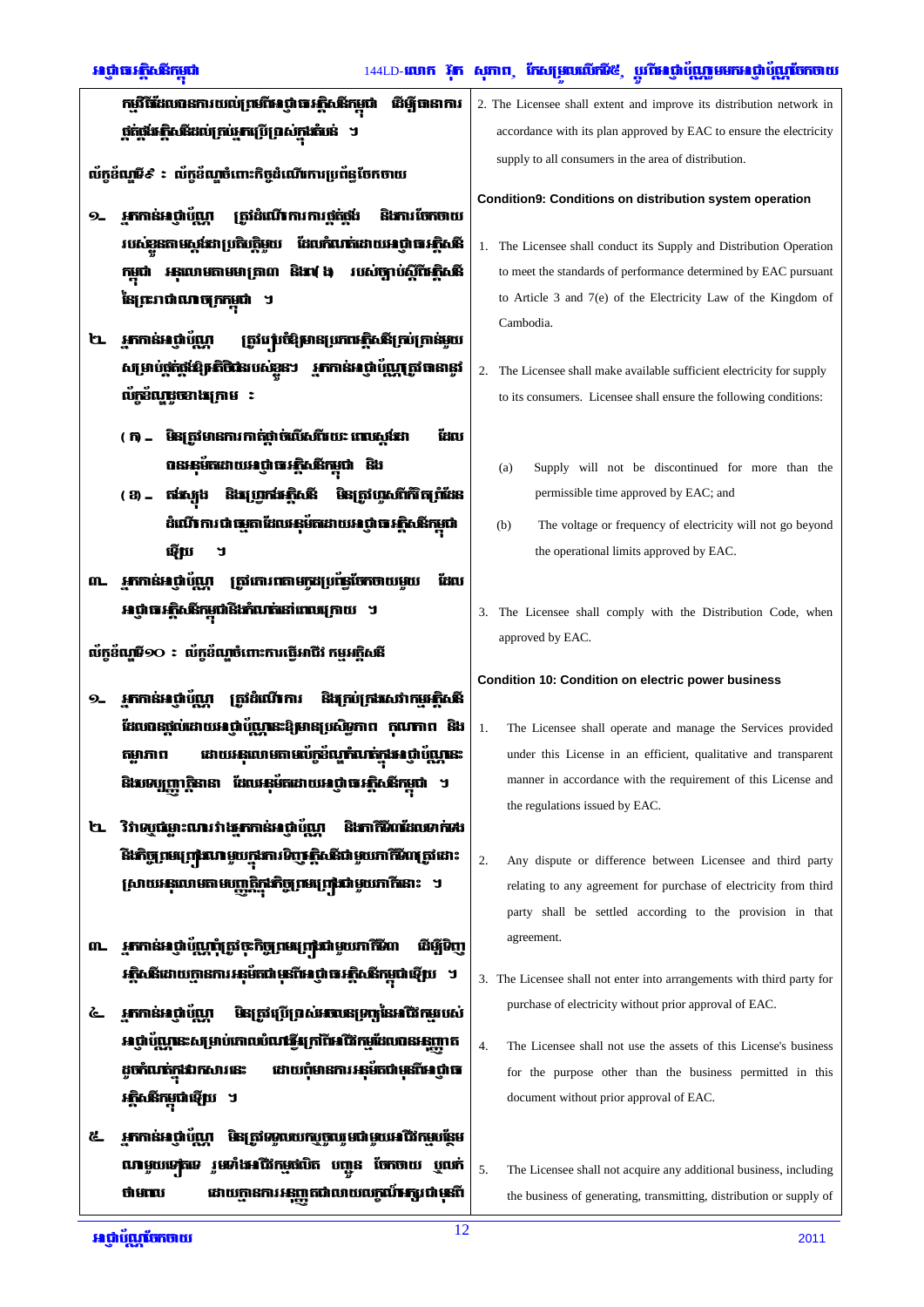អេជ្ញាធរ ក្នុងនឹកម្ពុជាឡើយ ។

- ៦. នៅក្រប់ពេល អ្នកកាន់អណ្តំប័ណ្ណមិនត្រូវប្រកល់អណ្តំប័ណ្ណ ប៊ែរើ ការកាន់កាយបស់ខ្លួន ឬផ្នែកណាមួយរបស់វា ដោយលក់ បញ្ចាំ បផ្សេងីនេះ យីពុំមានកំណត់<u>ក</u>ងកិច្ច ពមរ ព្រះទិញ ជំរប ប្រូវ អភិសនី និងាំមានការអនុម័ត្នាីអាជាធាអភិសនីកមជាធ្វើប្រ ។
- ៧. កិច្ចពស្យព**្រះបា**មបញ្ជាក់ព័ន្ធជាមួយកិច្ចករ ដែលបានអរិហ្វេយកង លក្កណ៍**អ**ជ្ជរ ជាមុនពីអេ ថ្លា បេ*អ*ក្តិសនីកម្ពុជា ទេ ស្រីថាធំទុកថាជា មោប¢ និងត្រូវទុកជាការរំលោភលើល័ក្កខ័ណ្ឌនៃអាជ្ញាយ័ណ្ណ ។
- ៅ អ្នកកាន់អណ្តំប័ណ្ណតូវអនុវត្តថ្លៃបក់អគ្គិសនី និងរន្ធកផ្សេងៗ ដែល អនុម័តដោយអាជ្ញាធាអត្តិសនីកម្ពុជា ។

ល័ក្តខ័ណ្ឌទី១១ ៖ ល័ក្តខ័ណ្ឌចំពោះការផ្គត់ផ្គង់អគ្គិសនីឱ្យអតិថិជន

- 9. អ្នកកាន់អណ្តប័ណ្ណ ត្រូវកោរពតាមបទប្បញ្ញត្តិរបស់អព្ភាធអត្តិសនី ស្តីពីលក្កខ័ណ្ឌទៅក្នុងការផ្គត់ផ្គង់អត្តិសនីនៅក្នុង ព្រះរាជាណា កមជា ចក្រកម្ពុជា
- ២ ក្នុងការចែកចាយអភ្តិសនី <u>អ្នកកាន់អាជ្ញាប័ណ្ណមិនត្រូវបីសមើវា វាង</u> បុក្ខល បុត្រមបុក្ខលណាមួយជាមួយបុក្ខល បុត្រមបុក្ខលណាមួយទៅត ណ្តើយ ។
- ៣. អាកាន់អណ្តំបំណុ និងធានាថាភាក់ងាររបស់ខ្លួន) ត្រូវបិសកម្មភាព យ៉ាងណាសមស្របដើម្បីការពារ និងអប់អានីង :
	- ( ក) \_ការលួ<del>បវត្តិ</del>សនីនៅចំណុចក្តីភ្លង់
	- ( 3) \_ ការជើឱ្យចុះមាតបើការភ្និសនី ្មដែលណាព្យបុនាទិ្យកាស្តង់ណា មួយដែលតាមរយៈ វា **អភិថិជនពនទទរបការ ថត់ថង់**
	- ( ក) \_ការប៉ះពាល់ដល់នាទិ្យកស្ទប់លោមួយ ដែលតាមរយៈ វា **អភិថិជនពន្ធមូលការថ្មត់ថ្មី**បំ
- <u>ៃ រួតកាន់អេជ្ញាប័ណ្ឌ</u> ត្រូវបញ្ចូលក្នុងបញ្ញត្តិនៃកិច្ចសន្យាថ្កត់ផ្លូងជាមួយ អភិថិជនថា អភិថិជនត្រូវផ្តល់ព័ត៌មានឱ្យបានឆាប់រហ័សតាមដែលអាច អនុវត្តទៅពន3្ស**អ្នកកាន់អាជ្ញាប័ណ្ណនូវ**ឧប្បត្តិបោតុណាមួយ ដែចចេក ណ៊ើជាក់ថា ៖
	- ( ក) មានការខចខាតបវិការភិសនី ខ្សែបណ្តេញ បូនាឱ្យកាស្តង់ **រតិ**សនី ប
	- ( 3) \_ មានការប៉ះពាល់នាឡិកាស្តម៉ ដោយចើមិ**ល័រអង្**ដល់ការ បទប់សាក់មិនឱ្យកត់ត្រាប់វិមាណ<del>ារ</del>ិសនីដែលបាន កត់ត្រា ឋត់ថង់
- អ្នកកាន់អេជ្ញាប័ណ្ណត្រូវវេសចំ និងរាក់ជូនអណ្តំបារភ្និសនីកម្ពុជា <u>៥.</u>

energy, without the prior approval in writing of EAC

- 6. The Licensee shall not, at any time, assign his License or transfer his undertaking, or any part thereof, by sale, mortgage, lease, exchange or otherwise, unless specified in PPA and approved by EAC.
- 7. Any agreement relating to any transaction of the nature described above at paragraph 3, 4, 5 and 6, unless made with the prior written consent of EAC, shall be void and would constitute violation of Conditions of License.
- 8. The Licensee shall implement the tariff and charge approved by EAC for the Licensee.

Condition 11: Condition on electric power supply to customer

- 1. The Licensee shall comply with the EAC's Regulation on general conditions of supply of electricity in the Kingdom of Cambodia.
- 2. In the provision of electricity, the Licensee shall not discriminate between persons or classes of person.
- 3. The Licensee shall (and shall ensure that its agents) take all reasonable steps to detect and prevent:
	- the theft of electricity at the point of supply  $(a)$
	- damage to any electrical plant, electric line or electricity  $(b)$ meter through which the consumer is supplied; and
	- interference with any electricity meter through which such  $(c)$ premises are supplied.
- 4. The Licensee shall include in the provisions of supply contract with the customer that the customer shall, as soon as is reasonably practicable and possible, inform the Licensee of any incident where it has reason to believe:
	- (a) there has been damage to electrical plant, electric line or meter; or
	- (b) there has been interference with the meter to alter its register or prevent it from duly registering the quantity of electricity supplied.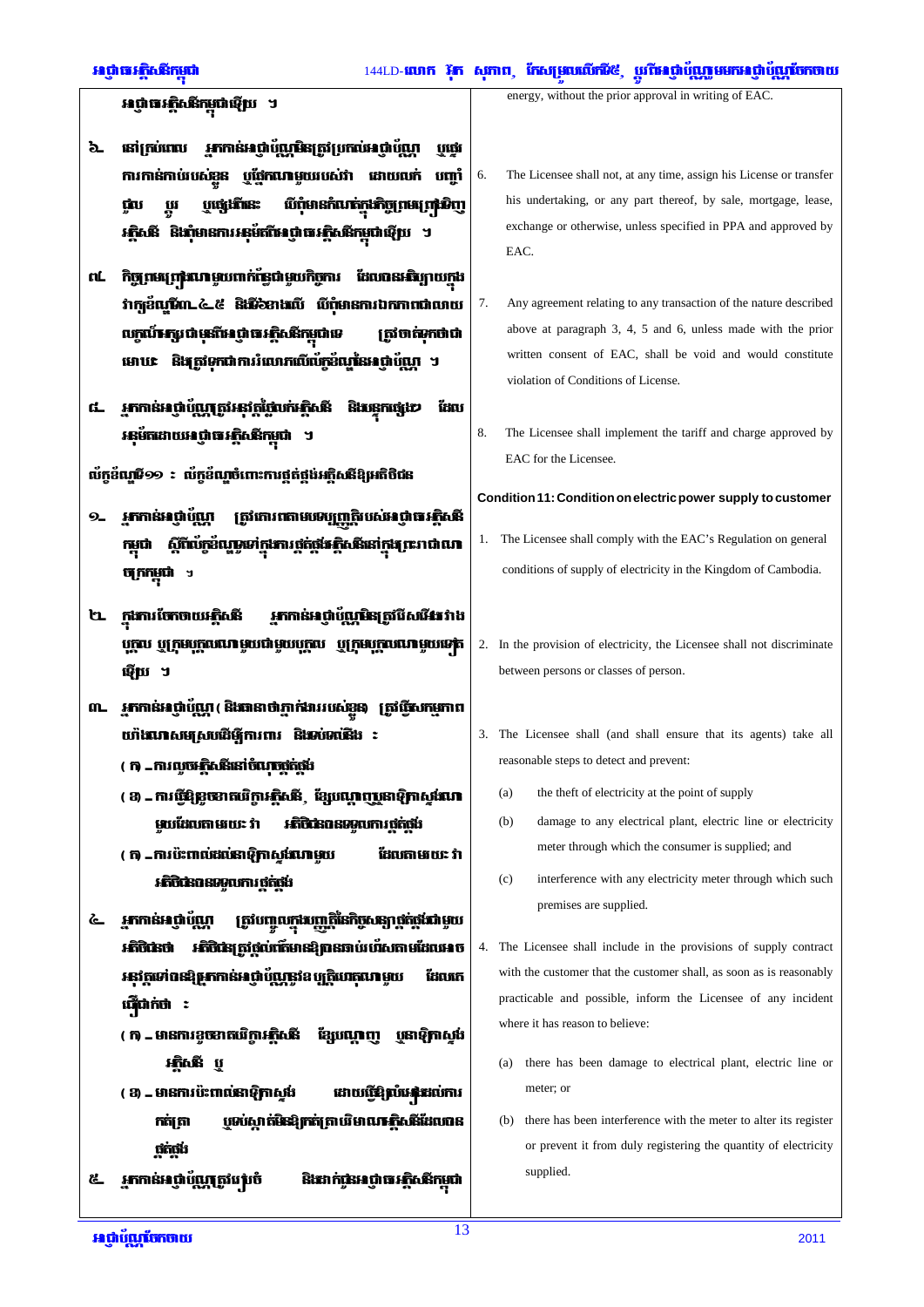**ដើម្បីស៊ើសំការ បចៅ ព្រមពើនិតិវិធី បស់ខ្លួន** សម្រាប់ដោះស្រាយ ពាក្យបណ្តឹងបស់អតិថិជនចំពោះខ្លួន ។

้อ. มากล่มเติบัณา เฉียนีเฉียมเติบการสีเอราสีเข้าก็เคลยช សម្រាប់ផ្តល់ព័ត៌មានឱ្យអតិថិជនណាមួយដែលចាំដឹងពីព័ត៌មាន ការ ឬការ ផ្តល់រយរាបល់ពីបញ្ញាណាមួយប្លួន បត្តិបោតណាមួយ ណែដាំ ក្នុងសេវាកម្មចែកចាយអត្តិសនីរបស់ខ្លួន ។

ល័ក្កខ័ណ្ឌទី១២ ៖ ល័ក្កខ័ណ្ឌពាក់ព័ន្ធនិងផលប្រយោជន៍សាធារណៈ

- 9. **เภทรัก เ**มน์ មិនត្រូវបោះបង់ចោល ប្រេដិសេចចោលការ **ក្រប់ក្រងរំលើវាការលើអភពនេន្ទ្រក្សអាជីវកម្មណាមួយ USIN** មានការឯកការពីអេជ្ញាធរអត្ថិសនីកម្ពុជាឡើយ ับ **HOOSE ONE** អជីវកមមានន័យថា ិតជា**អាចនោះទាបណាមួយដែលនៅពេលនោះ** ជាវីវេកមួយនៃប្រព័ន្ធបែកថាយរបស់អ្នកកាន់អាជាប័<mark>យ</mark>ា មធំ មណាប បញ្ហាណាមួយ ដែលប្រើប្រាស់ជាមួយប្រព័ន្ធចែកចាយនោះ និងសិទ្ធិ កមសិទិ បអតប្រយោធិ៍ណាមបរណីដ៏ ដែល**អប**ថេះ ទក្សនោះ ស្ថិតនៅ ។
- **២ អ្នកកាន់អេជ្ញាប័**ណ្ណ ត្រូវផ្តល់ឱ្យអាជ្ញាធានូវសំណើជាលាយលក្កណ៍ អក្សរស្តីពីកោលបំណងរបស់កេក្ខាងការពេះបង់ចោល ឬបដិសេធមាល ការក្រប់ក្រដើលើវការលើអោយនៃប្រកួរអំពីវកម្មណាមួយ ដោយ ភ្ជាប់ជាមួយព័ត៌មានបន្ថែមផ្សេ**ងទ**ៅតាមដែលអាជ្ញាធាស្នើសុំ ពាក់ផ្សែ ជាមបរិនិ<del>ង របាន</del>ទ្រព្យនោះ បូកាលៈ ទេសៈ នៃការលះបង់ បូបដិសេធ ចោលការ ក្រប់ក្រ**ងេ**នះ បុភោលបំណ**ងនៃ**បុក្ខលណៈមួយ ដែលចង់ **GOODINGOODING INSTITUTE IN THE UPPER STATES**
- ៣. អាជ្ញាធរអ៊ិសនិកម្ពុជា (បន្ទាប់ពីបានពិគ្រោះយោបល់ជាមួយអ្នកកាន់ អេជ្ញាប័ណ្ណ អាចបល់ព្រម បូមិនយល់ព្រមនូវសំណើនះ ។
- របស់ខ្លួន ដើម្បីបង្កីជឿមានបន្តការ ប្តូវ៉េទិកាជាប្រចាំមួយ ជីអើ រួមភ្នាកិតតូវពីបញ្ហារួមពាក់ផ្ទៃនិងសុខភាពនិងសុវត្ថិភាពរបស់ពួកភេ។

### ល័ក្ខខ័ណ្ឌទី១៣ : ការទំនាក់ទំនង

- 9\_ រាល់ទំនាក់ទំនងទាំងអប់ពាក់ផ្អែជាមួយអាជ្ញាប័ណ្ណនេះ ស្រីប៊ីជា លាយលក្កណ៍**រក្ស** ដោយយកកាសាខ្មែរជាកោល ។
- ល័ក្តខ័ណ្ឌមី១៤៖ ល័ក្តខ័ណ្ឌបក់មធ្យោយចែកចាយក្នុងករណីមានការតំរូវ ពី អាជ្ញាធរអក្តិសនីកម្ពុជា
- ក្នុងយៈ ពេល ៦ ខែ បន្ទាប់ពីបានទទួលអណ្តុំប័ណ្ណនេះ អ្នកកាន់  $Q_{-}$ អាជាប័ណ <u>ត្រូវស្នើសុំអេជ្ញាធ អត្ថិសនីកម្ពុជាអនុម័ត</u> និងចុះហ្គើ អាលនទ្រព្យសម្រាប់ប្រឹសៅកម្មរបស់ខ្លួន ។ បញ្ជីនេះត្រូវបញ្ជាក់ លមិតនៅឆាំចាប់លើមដំណើតការអាជីវកម និងតំលៃដើមនៃមធោបាយ
- 5. The Licensee shall prepare and submit to EAC its procedure for handling complaint from customers for approval.
- 6. The Licensee shall establish and operate an information service for use by any customer for the purposes of receiving information, guidance or advice about any matter or incident in its distribution service

#### **Condition 12: Conditions on public interest**

- 1. The Licensee shall not dispose of or relinquish operational control over any relevant asset prior to the written consent from EAC. "Relevant asset" means any asset for the time being forming part of the Licensee's Distribution System, any control center for use in conjunction therewith and any right, title or interest in land upon which any of the foregoing is situated.
- 2. The Licensee shall give to EAC written proposal of its intention to dispose of or relinquish operational control over any relevant asset, together with such further information as EAC may request relating to such asset or the circumstances of such intended disposal or relinquishment of control or to the intentions in regard thereto of the person proposing to acquire such asset or operational control over such asset.
- 3. EAC may (following consultation with the Licensee) give consent or refuse consent to this proposal.
- 4. The Licensee shall consult with appropriate representatives of persons employed by it in order to establish and maintain an appropriate machinery or forum for the joint consideration of matters of mutual concern in respect of the health and safety of such persons.

#### **Condition 13: Communication**

1. All communications relating to this License shall be written in Khmer as official.

## Condition 14: Sale Condition of distribution facility in the case it is the required from EAC

 $1<sup>1</sup>$ Within six months after receiving this license, the licensee shall submit the list of its facilities for approval and registering at EAC